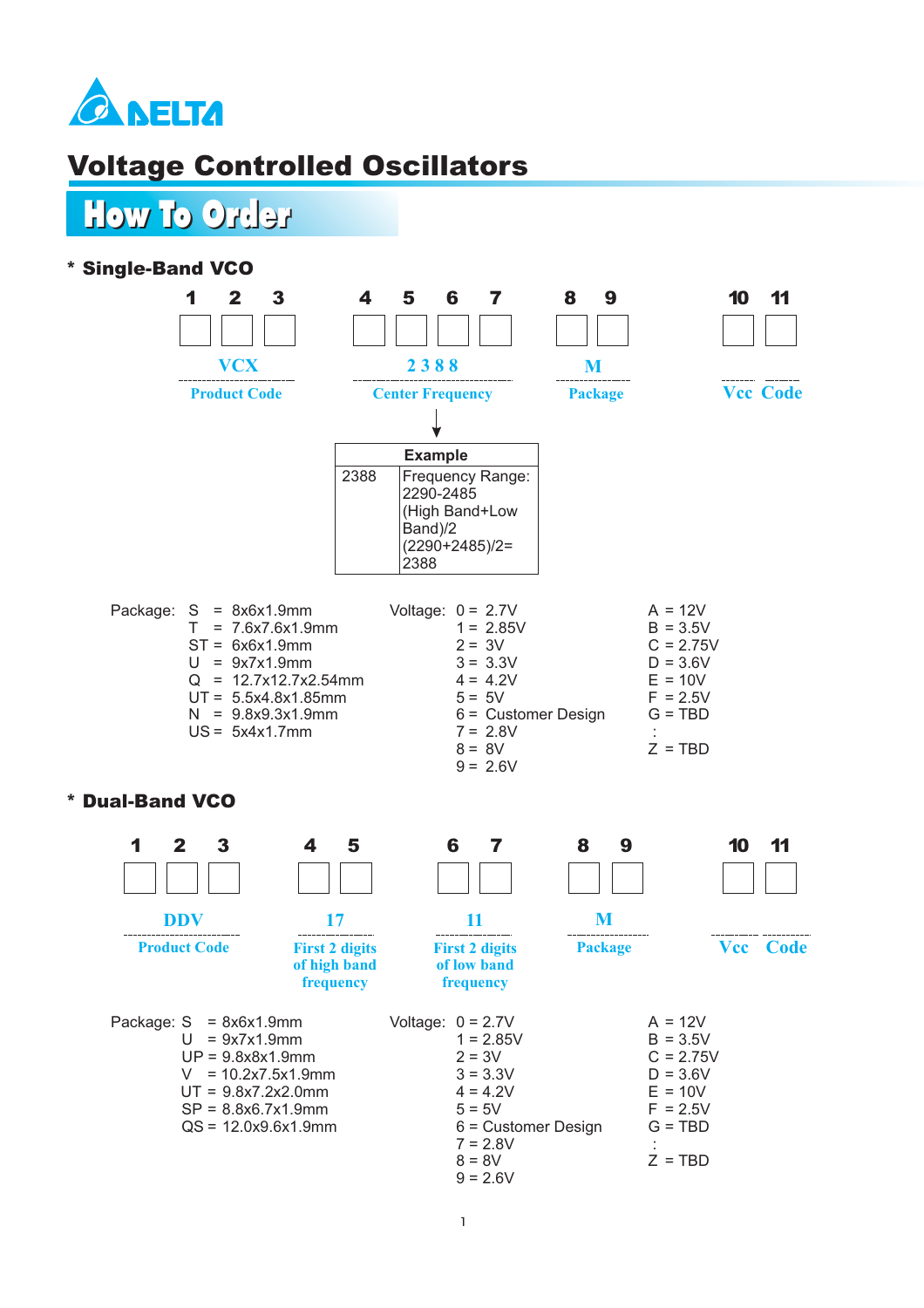## Introduction Voltage Controlled Oscillators  $\mathscr{O}_\ell$

The wireless telecommunications industry is undergoing a high growth rate and technological innovations. It *requires products of low profile, miniature size, lightweight, higher frequency and featured performance.*

*Delta's broad spectrum of technical expertise includes low and high frequency, analog and digital electronic components design, high density and miniature surface mount package design, hybrid circuit design which enable Delta to follow the trend toward cost-effective, outstanding performance, ultimate small size VCO to fulfill the demands of wireless communication market. Delta has long term relationship with the world leading telecommunication companies, such as Nortel, Alcatel, Siemens, Nokia, Ericsson, NEC, Philips and many others. Our product quality, reliability and service are well recognized.*

- VCO Applications VCO VCO Applications *\* Cellular/Cordless Phone System : GSM, CDMA, DCS , PDC, D-AMPS, PHS, DECT*
	- *\* 2-WAY PAGER*
	- *\* Wireless LAN*
	- *\* Wireless Local Loop*
	- *\* Basestation*
	- *\* Satellite Communication*
	- *\* Military Communication*
	- *\* Radar*
	- *\* VSAT*
	- *\* GPS*



# Technology<br>**& Manufacture**

<u>**With full understanding** of customer's application</u> *requirements, our design engineers are capable of developing reliable and cost effective products. To further ensure product quality and performance, different testing instrument and equipment, such as Spectrum Analyzer, Vector Network Analyzer, Noise Figure and Gain Test Set, VCO/PLL Test Set, Synthesized Signal Generator, and Circuit Simulator have been used.*

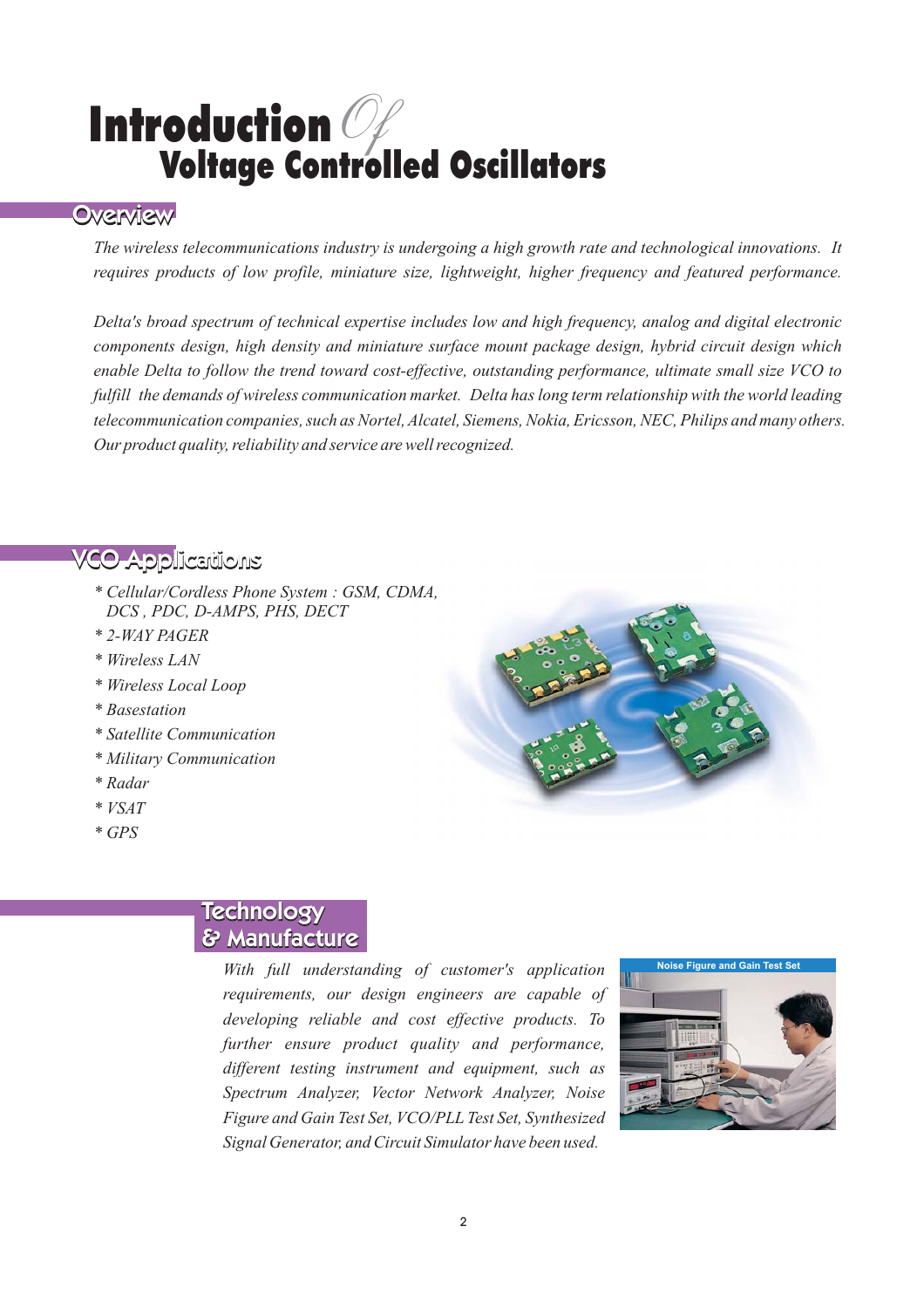### *Furthermore, our strong capability in factory automation, automated equipment developed in-house, enable us to provide*

*customers with high volume manufacturing and consistent quality. These automated equipment such as Surface Mount System, Solder Paste Printing System, Laser Trimming System, Automatic Functional Test System, and Electronic Optical Inspection System are used in our highly automated manufacturing facility.*



**Excellence in quality and reliability has been our primary goal and the "Do it right**<br>Excellence in quality and reliability has been our primary goal and the "Do it right *the first time" is our ultimate philosophy in quality assurance. We believe it is more economical and efficient to prevent defects from occurring in advance than correcting them afterwards. Therefore, our quality control is emphasized both at design and production stages to meet customers full satisfication. At design stage, our quality engineers and manufacturing engineers are highly involved in evaluating the quality, reliability and manufacturing feasibility. Reliability tests*

*are strictly conducted to ensure satisfactory performance in the product life. We also implement strict Statistical Process Control (SPC) and Total Quality Control (TQC) techniques to achieve our ultimate goal of zero defect and total customer satisfaction.*



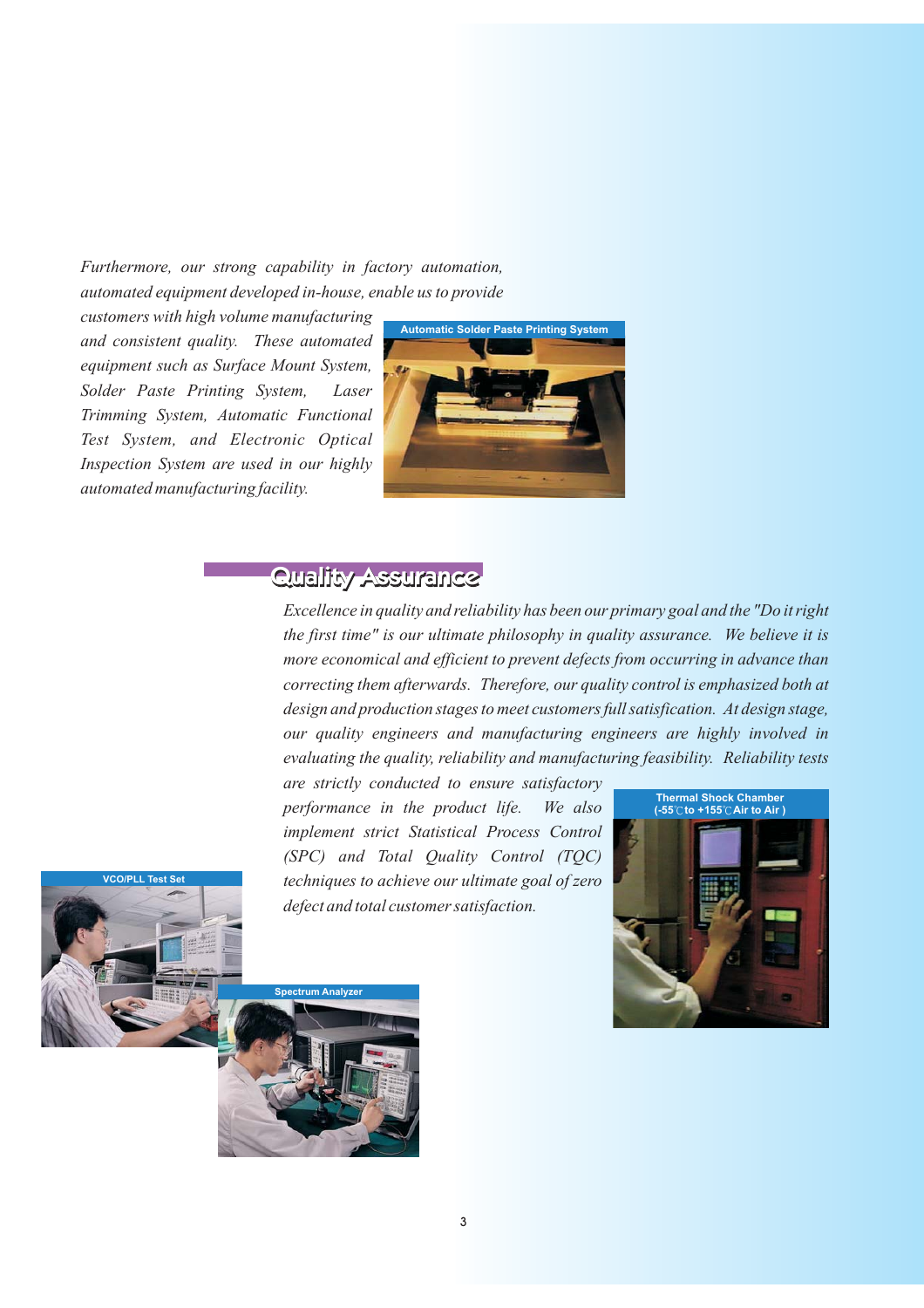

#### **Part Number: DDV1413S00 Application: Dual RX GSM /DCS Electrical Specification**

| <b>Parameter</b>                   | <b>Unit</b>     | <b>GSM900</b>               | <b>DCS1800</b> |
|------------------------------------|-----------------|-----------------------------|----------------|
| Frequency                          | <b>MHz</b>      | 1274~1360                   | 1352~1480      |
| <b>Output Power</b>                | d <sub>Bm</sub> | $-3-3$                      |                |
| <b>Control Voltage</b>             | $\vee$          | $0.5 - 3$                   |                |
| <b>Control Voltage Sensitivity</b> | MHz/V           | $75 + 15$                   | $85 + 15$      |
| C/N                                | dBc/Hz          | -124@600KHz                 |                |
| Pushing $(\pm 0.1V)$               | <b>KHz</b>      | ±1500                       |                |
| Pulling VSWR=2:1                   | <b>KHz</b>      | ±3000                       |                |
| <b>Harmonics</b>                   | dBc             | $-10$ max                   |                |
| <b>Supply Voltage</b>              | $\vee$          | $2.7 \pm 0.1$               |                |
| Operation Temp. Range              | $^{\circ}C$     | $-20$ $-175$                |                |
| Current                            | mA              | $≤ 15$                      |                |
| Switch Voltage                     | $\vee$          | $0 - 0.5$<br>$2.3 \sim Vcc$ |                |

\* The above specifications are subject to change without notice.

#### **Part Number: DDV1512UCO Application: Dual RX GSM /DCS Electrical Specification**

| <b>Parameter</b>                   | <b>Unit</b>     | <b>DCS1800</b><br><b>GSM900</b> |                |
|------------------------------------|-----------------|---------------------------------|----------------|
| Frequency                          | <b>MHz</b>      | 1162-1242                       | 1520-1598      |
| <b>Output Power</b>                | d <sub>Bm</sub> | $-2+3$                          |                |
| <b>Control Voltage</b>             | $\vee$          | $0.8 \sim 2.2$                  |                |
| <b>Control Voltage Sensitivity</b> | MHz/V           | 80±15 typ                       | 88±15 typ      |
| C/N                                | dBc/Hz          | -85@10KHz<br>$-85@10KHz$        |                |
|                                    |                 | $-140@3.0MHz$                   | $-135@3.0MHz$  |
| Pushing $(\pm 0.1V)$               | <b>KHz</b>      | ±800                            |                |
| Pulling VSWR=2:1                   | <b>KHz</b>      | ±4000                           |                |
| Harmonics                          | dBc             | $-15$ max                       |                |
| <b>Supply Voltage</b>              | $\vee$          | $2.8 \pm 0.1$                   |                |
| Operation Temp. Range              | $^{\circ}C$     | $-20$ $-175$                    |                |
| Current                            | mA              | $≤9$                            |                |
| <b>Switch Voltage</b>              | $\vee$          | $0 - 0.8$                       | $2.3 \sim Vcc$ |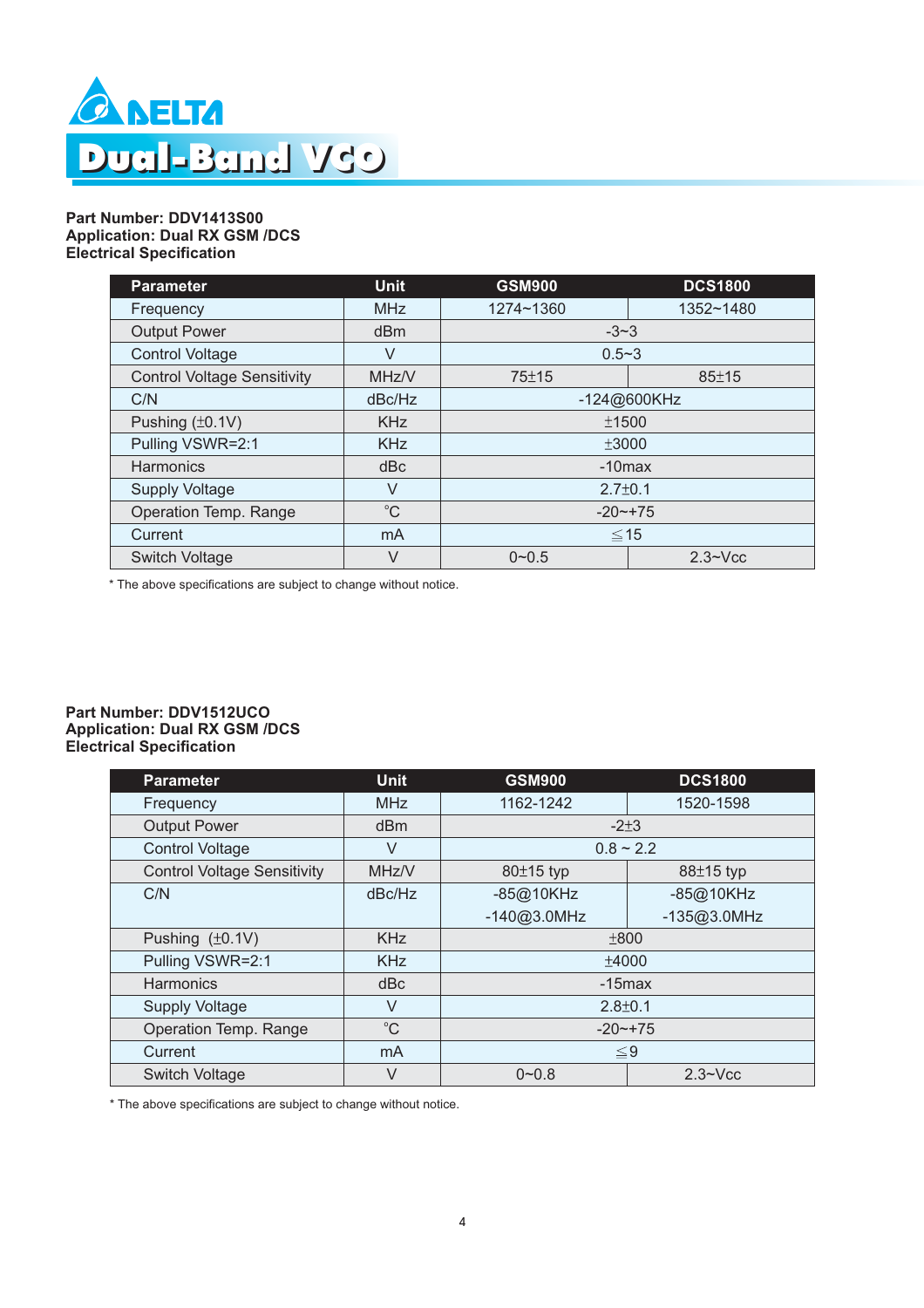

#### **Part Number: DDV1611U10 Application: Dual RX GSM /PCS Electrical Specification**

| <b>Parameter</b>                   | <b>Unit</b>  | <b>GSM900</b>  | <b>PCS</b>     |
|------------------------------------|--------------|----------------|----------------|
| Frequency                          | <b>MHz</b>   | 1150-1185      | 1575-1655      |
| <b>Output Power</b>                | dBm          | 0±3            |                |
| <b>Control Voltage</b>             | $\vee$       | $0.5 \sim 2.5$ |                |
| <b>Control Voltage Sensitivity</b> | MHz/V        | $42 + 5$       | 65±10          |
| C/N                                | dBc/Hz       | -85@10KHz      | -85@10KHz      |
|                                    |              | -125@600KHz    | -125@600KHz    |
|                                    |              | $-140@3.0MHz$  | $-138@3.0MHz$  |
| Pushing $(\pm 0.1V)$               | <b>KHz</b>   | ±1000          |                |
| Pulling VSWR=2:1                   | <b>KHz</b>   | ±4000          |                |
| Harmonics                          | dBc          | $-10$ max      |                |
| <b>Supply Voltage</b>              | $\vee$       | $2.85 \pm 0.1$ |                |
| Operation Temp. Range              | $^{\circ}$ C | $-20$ $-175$   |                |
| Current                            | mA           | $≤ 10$         |                |
| <b>Switch Voltage</b>              | $\vee$       | $0 - 0.5$      | $2.6 \sim Vcc$ |

\* The above specifications are subject to change without notice.

#### **Part Number: DDV1790UT00 Application: Dual TX GSM /DCS Electrical Specification**

| <b>Parameter</b>                   | <b>Unit</b>     | <b>GSM900</b>          | <b>DCS1800</b> |
|------------------------------------|-----------------|------------------------|----------------|
| Frequency                          | <b>MHz</b>      | 880~915                | 1710~1785      |
| <b>Output Power</b>                | d <sub>Bm</sub> | $7+2$                  | $8-1/2$        |
| <b>Control Voltage</b>             | $\vee$          | $0.8 - 3.0$            |                |
| <b>Control Voltage Sensitivity</b> | MHz/V           | $20 - 40$              | $45 - 60$      |
| C/N                                | dBc/Hz          | -133@600KHz            | -126@600KHz    |
| Pushing $(\pm 0.1V)$               | <b>KHz</b>      | ±1500                  |                |
| Pulling VSWR=2:1                   | <b>KHz</b>      | ±1500<br>±2500         |                |
| Harmonics                          | dBc             | $-15$ max              |                |
| <b>Supply Voltage</b>              | V               | $2.7 \pm 0.2$          |                |
| Operation Temp. Range              | $^{\circ}C$     | $-20$ $-+75$           |                |
| Current                            | mA              | $\leq$ 25<br>$\leq 35$ |                |
| Switch Voltage                     | $\vee$          | $0 - 0.5$              | $2.3 \sim Vcc$ |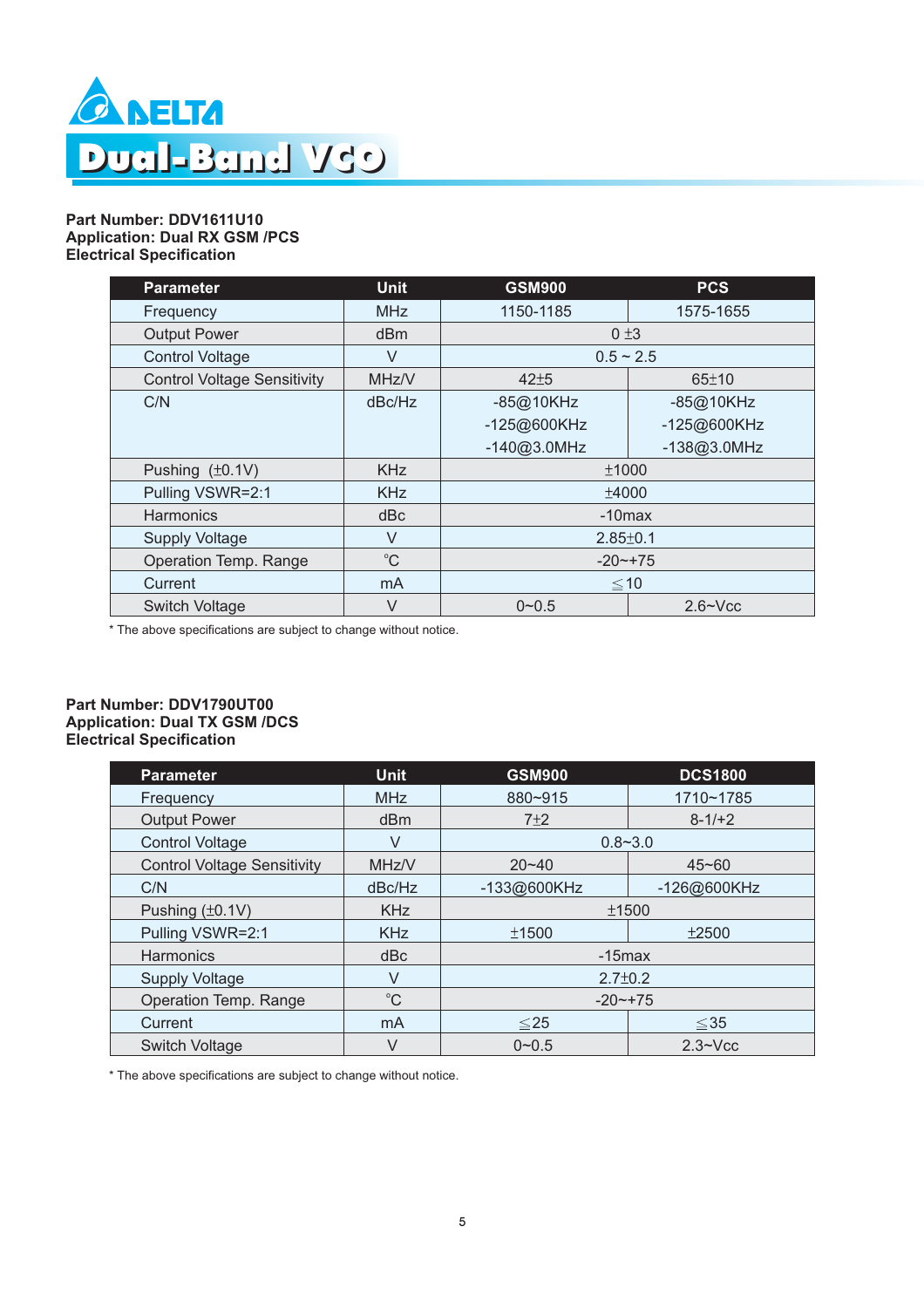

#### **Part Number: DDV1790UP03 Application: Dual TX GSM /DCS Electrical Specification**

| <b>Parameter</b>                   | <b>Unit</b>     | <b>GSM900</b>   | <b>DCS1800</b> |
|------------------------------------|-----------------|-----------------|----------------|
| Frequency                          | <b>MHz</b>      | 880~915         | 1710~1785      |
| <b>Output Power</b>                | d <sub>Bm</sub> | $9 - 12$        |                |
| <b>Control Voltage</b>             | $\vee$          | $0.5 - 2.8$     |                |
| <b>Control Voltage Sensitivity</b> | MHz/V           | $36 \pm 5$      | $40\pm 6$      |
| C/N                                | dBc/Hz          | $-114@200KHz$   | $-114@200KHz$  |
|                                    |                 | -120@400KHz     | -120@400KHz    |
|                                    |                 | $-148@10MHz$    | $-148@10MHz$   |
| Pushing $(\pm 0.12V)$              | <b>KHz</b>      | ±800            | ±1000          |
| Pulling VSWR=2:1                   | <b>KHz</b>      | ±1500           | ±2000          |
| Harmonics                          | dBc             | $-15$ max       |                |
| <b>Supply Voltage</b>              | $\vee$          | $2.70 \pm 0.12$ |                |
| Operation Temp. Range              | $^{\circ}C$     | $-20$ $-+75$    |                |
| Current                            | m <sub>A</sub>  | ≤ 40            |                |
| <b>Switch Voltage</b>              | $\vee$          | $0 - 0.3$ SW1   | $0 - 0.3$ SW2  |

\* The above specifications are subject to change without notice.

#### **Part Number: DDV-1790UT73 Application: Dual TX GSM /DCS Electrical Specification**

| <b>Parameter</b>                   | <b>Unit</b> | <b>GSM900</b> | <b>PCS</b>     |
|------------------------------------|-------------|---------------|----------------|
| Frequency                          | <b>MHz</b>  | 880~915       | 1710~1785      |
| <b>Output Power</b>                | dBm         | $12+3$        | $10+3$         |
| <b>Control Voltage</b>             | $\vee$      | $0.5 - 2.3$   |                |
| <b>Control Voltage Sensitivity</b> | MHz/V       | $24 - 40$     | $55 - 85$      |
| C/N                                | dBc/Hz      | -100@10KHz    | -90@10KHz      |
|                                    |             | -120@100KHz   | -110@100KHz    |
| Pushing $(\pm 0.1V)$               | <b>KHz</b>  | ±1000         | ±1000          |
| Pulling VSWR=2:1                   | <b>KHz</b>  | ±1500         | ±3000          |
| Harmonics                          | dBc         | $-15$ max     |                |
| <b>Supply Voltage</b>              | $\vee$      | $2.8 \pm 0.1$ |                |
| Operation Temp. Range              | $^{\circ}C$ | $-20$ $-175$  |                |
| Current                            | mA          | $\leq$ 35     |                |
| <b>Switch Voltage</b>              | $\vee$      | $0 - 0.4$     | $2.0 \sim$ Vcc |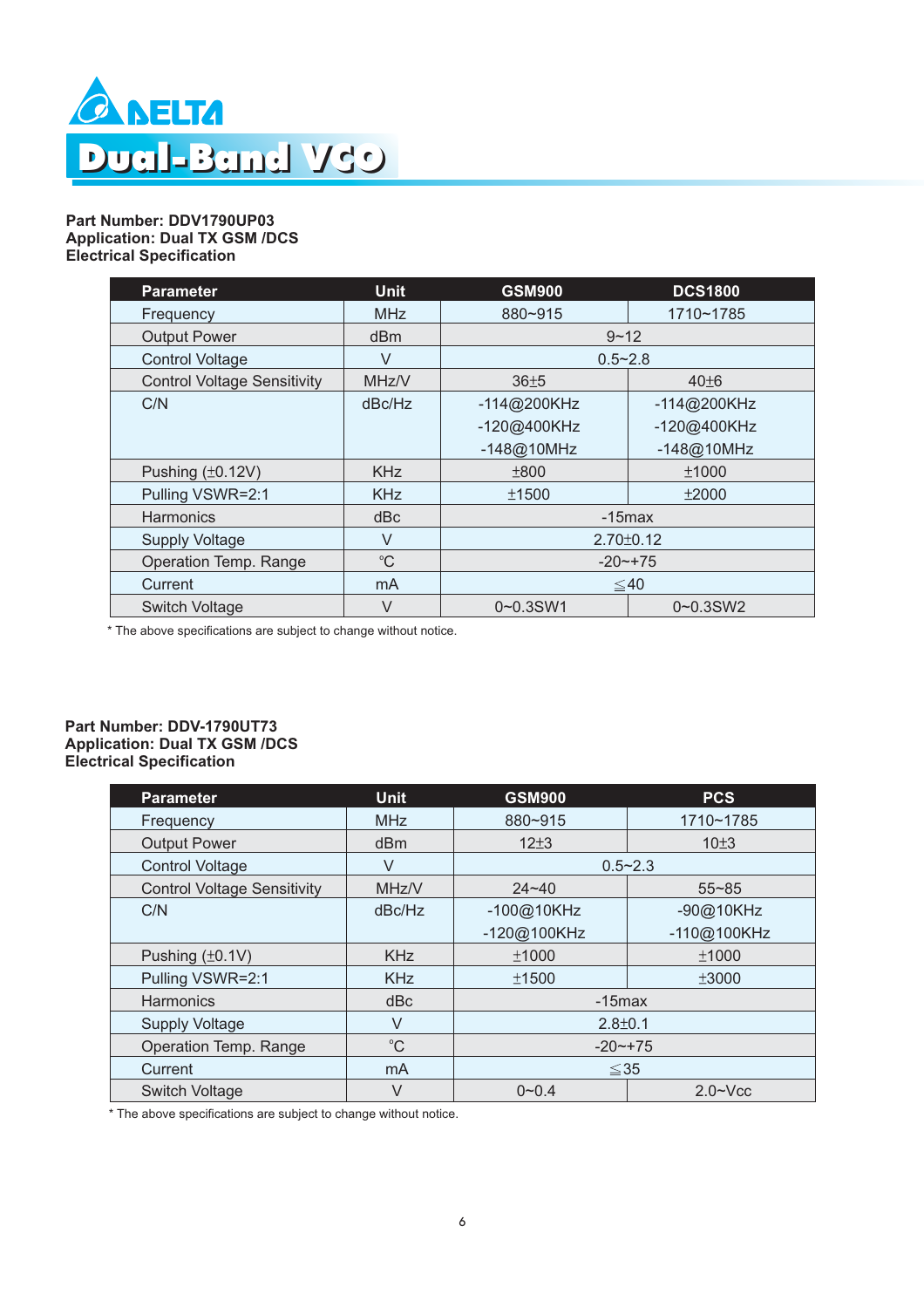

**Part Number: DDV1121V21 Application: DECT Phone Electrical Specification**

| <b>Parameter</b>                   | <b>Unit</b>     | <b>RX</b>                | <b>TX</b>   |
|------------------------------------|-----------------|--------------------------|-------------|
| Frequency                          | <b>MHz</b>      | 1144~1185                | 1200~1242   |
| <b>Output Power</b>                | d <sub>Bm</sub> | $-8±3$                   |             |
| <b>Control Voltage</b>             | V               | $0.5 - 2.7$              | $0.5 - 2.5$ |
| <b>Control Voltage Sensitivity</b> | MHz/V           | 65±5                     |             |
| C/N                                | dBc/Hz          | -97@25KHz                |             |
| Pushing $(\pm 0.1V)$               | <b>KHz</b>      | ±1000                    |             |
| Pulling VSWR=2:1                   | <b>KHz</b>      | ±2000                    |             |
| Harmonics                          | dBc             | $-10$ max                |             |
| <b>Supply Voltage</b>              | $\vee$          | $3.0 \pm 0.2$            |             |
| Operation Temp. Range              | $^{\circ}C$     | $-20$ $-+75$             |             |
| Current                            | mA              | $≤ 10$                   |             |
| Switch Voltage                     | V               | $0 - 0.8$<br>$2.3 - 3.0$ |             |

\* The above specifications are subject to change without notice.

#### **Part Number: DDV9488V20 Application: DECT Phone Electrical Specification**

| <b>Parameter</b>                   | <b>Unit</b> | <b>RX</b>                | <b>TX</b>   |
|------------------------------------|-------------|--------------------------|-------------|
| Frequency                          | <b>MHz</b>  | 884~895                  | 939~950     |
| <b>Output Power</b>                | dBm         |                          | $-8+3$      |
| <b>Control Voltage</b>             | $\vee$      | $0.5 - 2.7$              | $0.5 - 2.5$ |
| <b>Control Voltage Sensitivity</b> | MHz/V       |                          | $13 - 20$   |
| C/N                                | dBc/Hz      | -100@25KHz               |             |
| Pushing $(\pm 0.1V)$               | <b>KHz</b>  | ±1000                    |             |
| Pulling VSWR=2:1                   | <b>KHz</b>  | ±2000                    |             |
| <b>Harmonics</b>                   | dBc         | $-10$ max                |             |
| <b>Supply Voltage</b>              | V           | $3.0 \pm 0.2$            |             |
| Operation Temp. Range              | $^{\circ}C$ | $-20$ $-175$             |             |
| Current                            | mA          | $≤ 10$                   |             |
| Switch Voltage                     | V           | $0 - 0.8$<br>$2.3 - 3.0$ |             |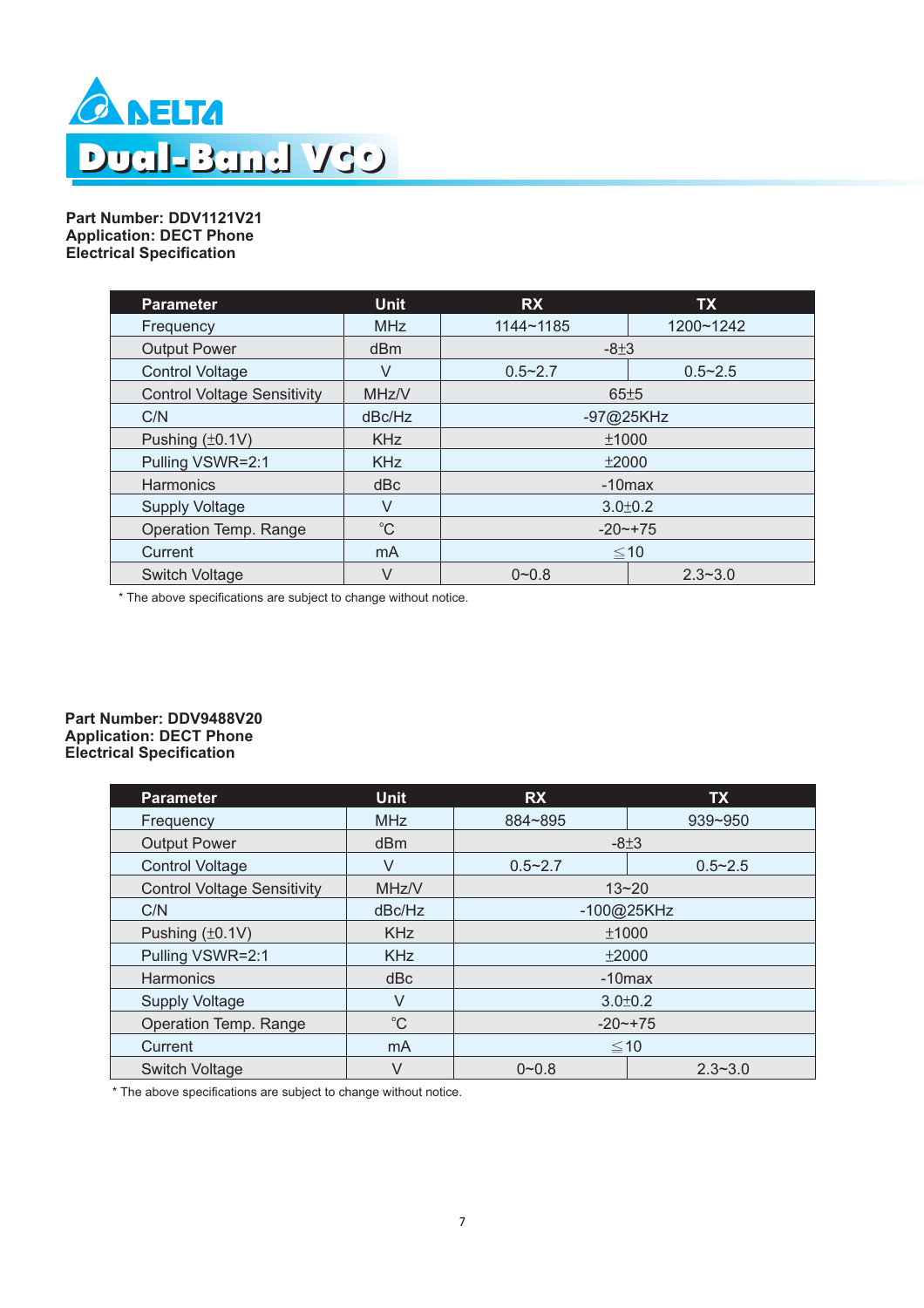

#### **Part Number: DDV1890U11 Application: Dual TX GSM/PCS/DCS Electrical Specification**

| <b>Parameter</b>                   | <b>Unit</b>     | <b>GSM TX</b>     | <b>DCS/PCS TX</b> |
|------------------------------------|-----------------|-------------------|-------------------|
| Frequency                          | <b>MHz</b>      | 880~915           | 1710~1910         |
| <b>Output Power</b>                | dB <sub>m</sub> | 8±3               | 8±3               |
| <b>Control Voltage</b>             | V               | $0.5 - 2.5$       | $0.5 - 2.5$       |
| <b>Control Voltage Sensitivity</b> | MHz/V           | 66±10             | $132 + 20$        |
| C/N                                | dBc/Hz          | $\leq$ -92@10KHz  | $\leq$ -88@10KHz  |
|                                    |                 | ≦-121@400KHz      | ≦-119@400KHz      |
|                                    |                 | $\leq$ -153@10MHz | $\leq$ -150@10MHz |
| Pushing $(\pm 0.1V)$               | <b>KHz</b>      | ±1000             | ±1500             |
| Pulling VSWR=2:1                   | <b>KHz</b>      | ±1000             | ±3000             |
| Harmonics                          | dBc             | $-10$ max         | $-10$ max         |
| <b>Supply Voltage</b>              | V               | 2.80              | 2.80              |
| Operation Temp. Range              | $^{\circ}C$     | $-20$ $-175$      | $-20$ $-175$      |
| Current                            | mA              | $\leq 20$         | $≤ 25$            |
| Switch Voltage                     | $\vee$          | $0.3$ max         | $2.65$ min        |

\* The above specifications are subject to change without notice.

#### **Part Number: DDV1796U11 Application: CDMA/PCS Electrical Specification**

| <b>Parameter</b>                   | <b>Unit</b> | <b>CDMA</b>       | <b>PCS</b>          |
|------------------------------------|-------------|-------------------|---------------------|
| Frequency                          | <b>MHz</b>  | $954 - 980$       | 1720~1788           |
| <b>Output Power</b>                | dBm         | $-2+3$            |                     |
| <b>Control Voltage</b>             | $\vee$      | $0.3 - 2.35$      | $0.3 - 2.35$        |
| <b>Control Voltage Sensitivity</b> | MHz/V       | 22 typ            | 40 typ              |
| C/N                                | dBc/Hz      | $\leq$ -120@60KHz | $\leq$ -139@1.25MHz |
| Pushing $(\pm 0.1V)$               | <b>KHz</b>  | ±1000             | ±1000               |
| Pulling VSWR=2:1                   | <b>KHz</b>  | ±1000             | ±1000               |
| Harmonics                          | dBc         | $< -10$ max       | $< -10$ max         |
| <b>Supply Voltage</b>              | $\vee$      | $2.85 \pm 0.15$   | $2.85 \pm 0.15$     |
| Operation Temp. Range              | $^{\circ}C$ | $-30$ $-180$      | $-30$ $-180$        |
| Current                            | mA          | $≤10$             | $\leq 10$           |
| <b>Switch Voltage</b>              | $\vee$      | $2.7 \sim Vcc$    | $0 - 0.15$          |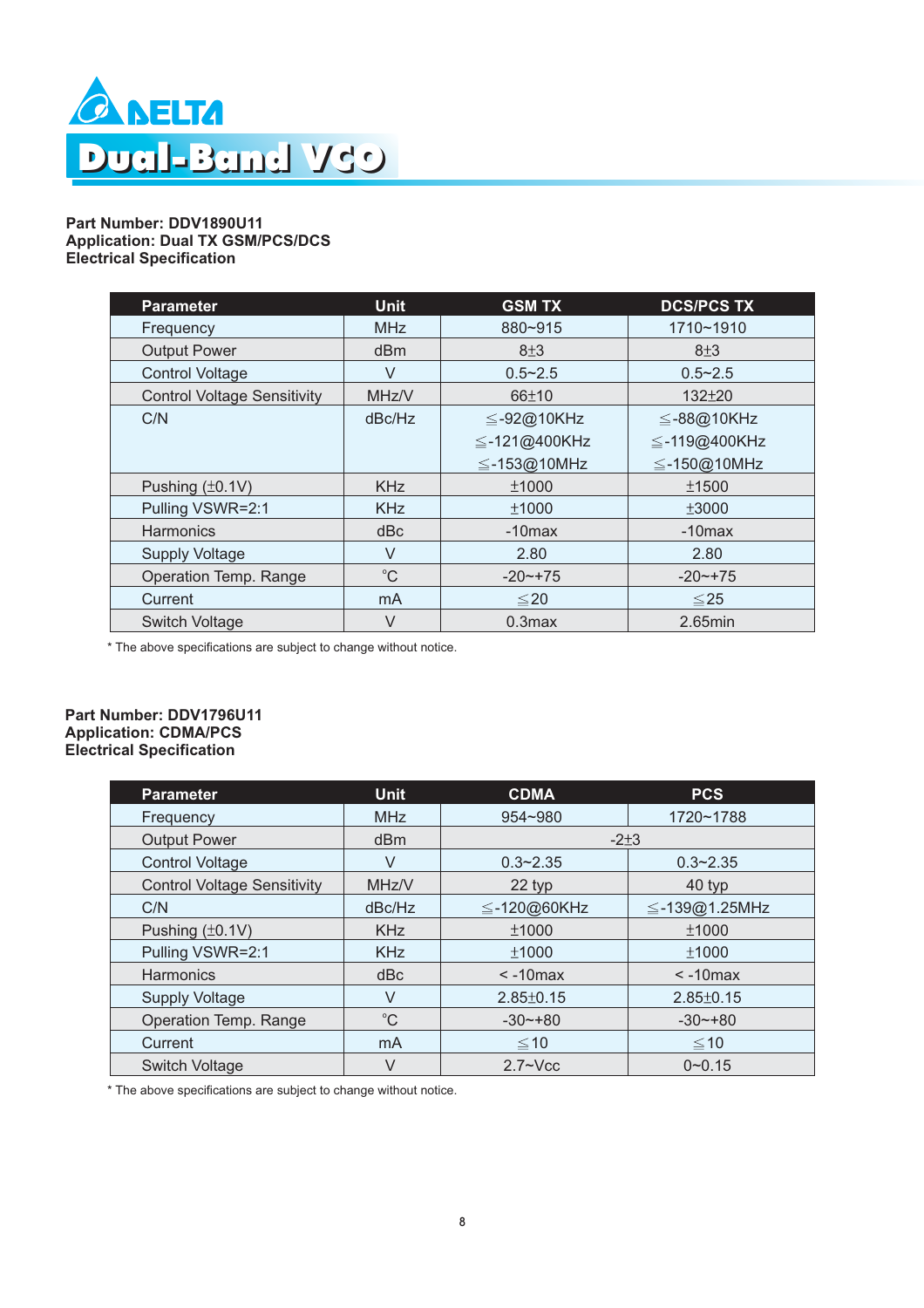

#### **Part Number: DMP-TDV1789U70 Application: GPRS Electrical Specification**

| <b>Parameter</b>                   | <b>Unit</b> | <b>GSM</b>     | <b>DCS</b>     | <b>PCS</b>     |
|------------------------------------|-------------|----------------|----------------|----------------|
| Frequency                          | <b>MHz</b>  | 880~915        | 1710~1785      | 1850~1910      |
| <b>Output Power</b>                | dBm         | 8±2            | $8+2$          | 8±2            |
| <b>Control Voltage</b>             | V           | $0.1 - 2.4$    | $0.4 - 2.4$    | $0.4 - 2.4$    |
| <b>Control Voltage Sensitivity</b> | MHz/V       | 30±5           | 60±10          | 60±10          |
| C/N                                | dBc/Hz      | $< -163@20MHz$ | $< -154@20MHz$ | $< -154@20MHz$ |
| Pushing $(\pm 0.1V)$               | <b>KHz</b>  | ±1000          | ±1000          | ±1000          |
| Pulling VSWR=2:1                   | <b>Khz</b>  | ±1000          | ±2000          | ±2000          |
| <b>Harmonics</b>                   | dBc         | $-15$ max      | $-15$ max      | $-15$ max      |
| <b>Supply Voltage</b>              | V           | $2.8 \pm 0.15$ | $2.8 \pm 0.15$ | $2.8 \pm 0.15$ |
| Operation Temp. Range              | $^{\circ}C$ | $-20$ $-175$   | $-20$ $-+75$   | $-20$ $-175$   |
| Current                            | mA          | $≤35$          | $\leq$ 35      | $\leq$ 35      |
| <b>Switch Voltage</b>              | V           | $VS1=L.VS2=X$  | VS1=H, VS2=L   | VS1=H, VS2=H   |

\* The above specifications are subject to change without notice.

| VS <sub>1</sub> | VS <sub>2</sub> | E-GSM | <b>DCS 1800</b> | <b>PCS 1900</b> |
|-----------------|-----------------|-------|-----------------|-----------------|
|                 |                 | ОN    | OFF             | OFF             |
|                 |                 | )FF   | ОN              | ∩FF             |
|                 |                 | )FF   | OFF             | ΟN              |

X=Don't Care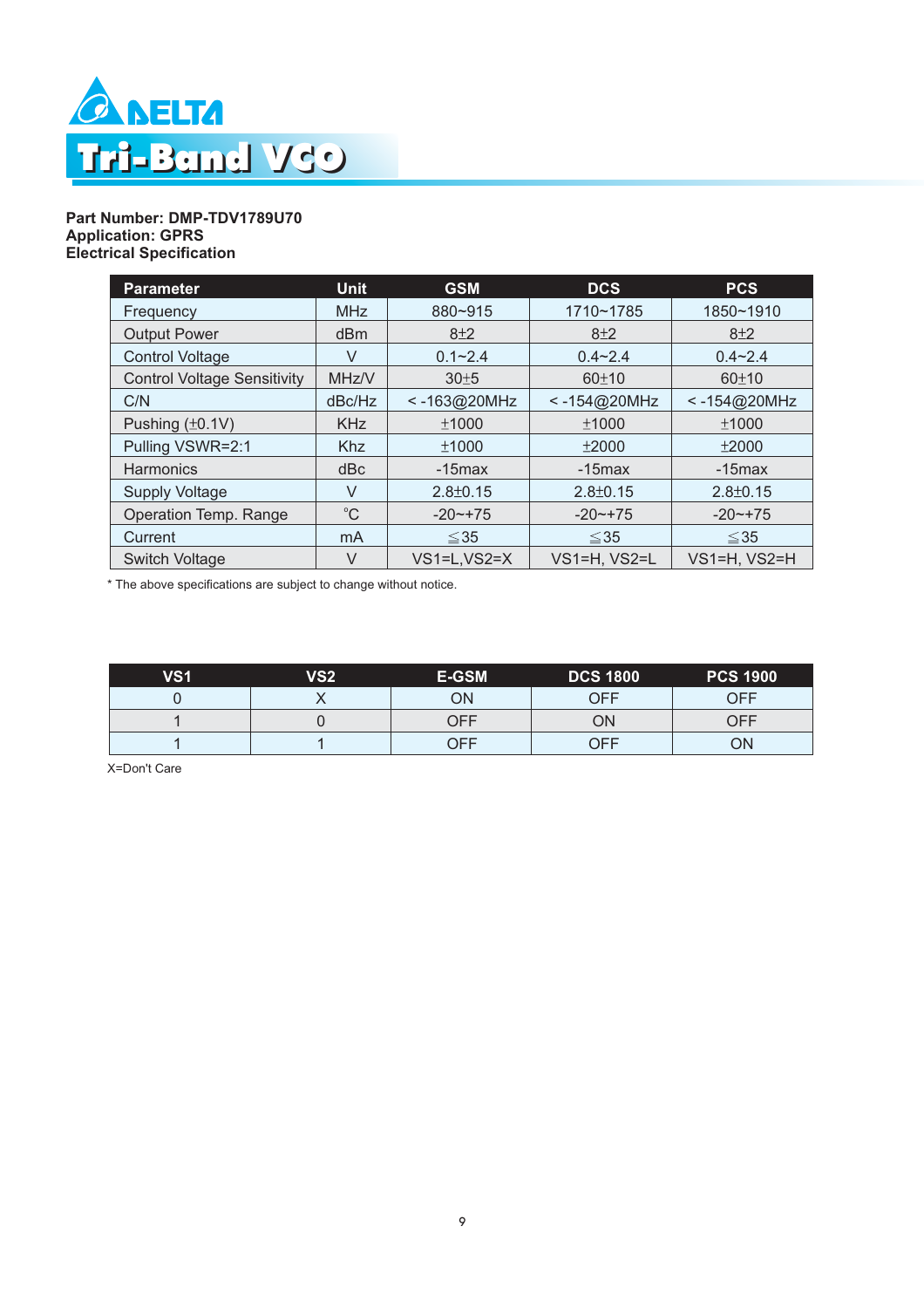

#### **Part Number: QDV1316QTCO Application: GSM Electrical Specification**

| <b>Parameter</b>                   | <b>Unit</b> | <b>TXL01</b>             | <b>RX Band</b> | <b>GSM</b> | <b>DCS</b> |  |
|------------------------------------|-------------|--------------------------|----------------|------------|------------|--|
| Frequency                          | <b>MHz</b>  | 1286~1361                | 1805~1920      | 880~915    | 1710~1785  |  |
| <b>Output Power</b>                | dBm         | $-3\pm3$                 | $-3\pm3$       | $12+3$     | 10±3       |  |
| <b>Control Voltage</b>             | V           |                          | $0.5 - 2.2$    |            |            |  |
| <b>Control Voltage Sensitivity</b> | MHz/V       | 80±10                    | 80±10          | 30±10      | 60±10      |  |
| C/N                                | dBc/Hz      |                          | -115@400KHz    |            |            |  |
| Pushing $(\pm 0.1V)$               | <b>KHz</b>  |                          | ±1500          |            |            |  |
| Pulling VSWR=2:1                   | <b>KHz</b>  |                          | ±2000          |            |            |  |
| <b>Harmonics</b>                   | dBc         |                          | $-13$ max      |            |            |  |
| <b>Supply Voltage</b>              | $\vee$      | $2.75 \pm 0.1$           |                |            |            |  |
| Operation Temp. Range              | $^{\circ}C$ | $-20$ $-+75$             |                |            |            |  |
| Current                            | mA          | $\leq 20$<br>$\leq 50$   |                |            |            |  |
| Switch Voltage                     | $\vee$      | $0 - 0.3$<br>$2.0 - 3.0$ |                |            |            |  |

\* The above specifications are subject to change without notice.

| l Power Down | <b>Band SW</b> | <b>Power SW</b> | TXL <sub>01</sub> | <b>RX</b> Band | <b>GSM</b> | <b>DCS</b> |
|--------------|----------------|-----------------|-------------------|----------------|------------|------------|
|              |                |                 | <b>OFF</b>        | <b>OFF</b>     | <b>OFF</b> | <b>OFF</b> |
|              |                |                 | <b>ON</b>         | <b>OFF</b>     | <b>OFF</b> | <b>OFF</b> |
|              |                |                 | <b>OFF</b>        | <b>OFF</b>     | ΟN         | <b>OFF</b> |
|              |                |                 | <b>OFF</b>        | ON             | OFF        | <b>OFF</b> |
|              |                |                 | OFF               | <b>OFF</b>     | OFF        | ON         |

X=Don't Care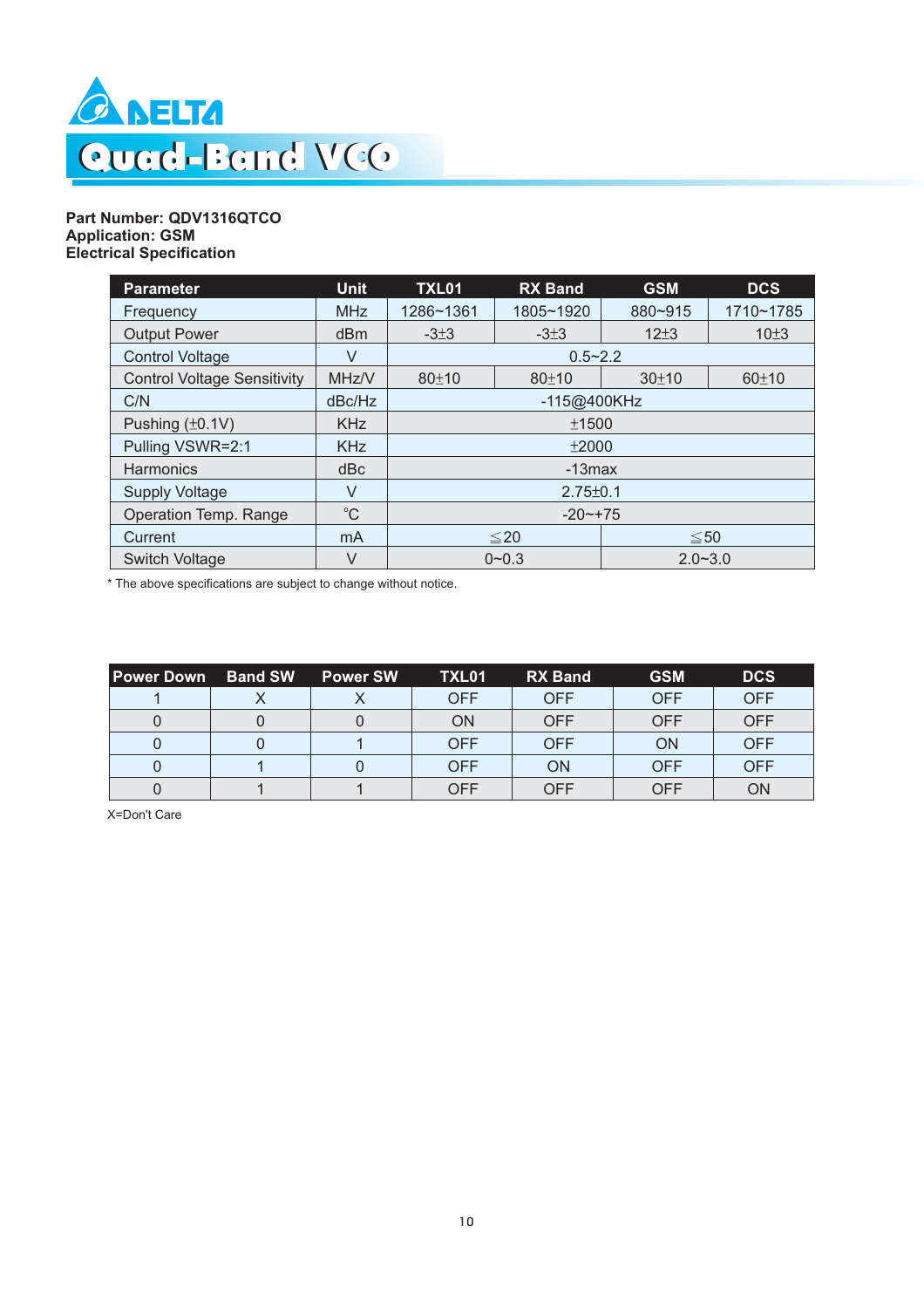

# Single-Band VCO Selection Guide

| <b>APPLICATIONS</b>         | Part<br>Number                    | Frequency Range<br>Min. Max.<br>Min.<br>(MHz)<br>(MHz) | Tuning<br>Voltage<br>(Vdc) | <b>Phase Noise</b><br>@10KHz<br>(dBc/Hz) | Output<br>Power<br>(dBm) | Pushing<br>(MHz, max) | Pulling<br>2.0:1 VSWR<br>(MHz, max) | Input<br>Capacitance<br>(pF, max) | Supply<br>Voltage<br>(Vdc) | <b>Supply</b><br>Current<br>(mA) | Harmonic<br>Suppression<br>(dBc) | Operating<br>Temperature<br>$(^{\circ}C)$ |
|-----------------------------|-----------------------------------|--------------------------------------------------------|----------------------------|------------------------------------------|--------------------------|-----------------------|-------------------------------------|-----------------------------------|----------------------------|----------------------------------|----------------------------------|-------------------------------------------|
| Cable Modem                 | DMP-VCX205T50                     | 204~206                                                | $1 - 4$                    | $≤-100$                                  | $3+3$                    | $\mathbf{1}$          | $\overline{1}$                      | $≤ 47$                            | 5±0.25                     | $≤ 15$                           | $≤-10$                           | $-20$ to $75$                             |
|                             | DMP-VCX380R50                     | 350~410                                                | $0.8 - 5.2$                | $≤-97$                                   | $7.5 + 2.5$              | ±1.0                  | $\sqrt{5}$                          | $\leq 47$                         | $5.0 \pm 0.25$             | $\leq$ 20                        | $≤-14$                           | -20 to 75                                 |
| 2-WAY PAGER                 | DMP-VCX411S20                     | 410~412                                                | $0.7 - 3.0$                | $≤-95$                                   | $0+2$                    | ±0.5                  | 1.5                                 | $≤47$                             | $3.0 + 0.1$                | $\leq$ 20                        | $≤-10$                           | $-20$ to $75$                             |
| 2-WAY PAGER                 | <b>DMP-VCX411S21</b>              | 405~417                                                | $0.7 - 2.5$                | $≤-94$                                   | $0\pm3$                  | ±0.5                  | $\overline{2}$                      | $≤47$                             | $3.0 + 0.2$                | $\leq 8$                         | $\leq$ -20                       | -20 to 75                                 |
|                             | DMP-VCX430U60                     | 430~430                                                | $0 - 3$                    | $≤-110$                                  | $0\pm3$                  | ±0.5                  | 0.5                                 | $≤47$                             | $2.525 \pm 0.125$          | $\leq 9$                         | $≤-20$                           | $-20$ to $75$                             |
|                             | DMP-VCX460S50                     | 450~470                                                | $1.0 - 4.0$                | $≤-100$                                  | 6±3                      | ±1                    | $\overline{2}$                      | $≤47$                             | $5.0 \pm 0.2$              | $\leq$ 15                        | $≤-15$                           | -20 to 75                                 |
|                             | DMP-VCX540R10                     | 538~542                                                | $0.5 - 2.85$               | $≤-100$                                  | $1\pm3$                  | ±1.0                  | 2.0                                 | $≤47$                             | $2.85 \pm 0.15$            | ≤10                              | $≤-13$                           | $-20$ to $75$                             |
| Cable Modem                 | DMP-VCX550S50                     | 540~560                                                | $1 - 4$                    | $≤-100$                                  | $0 - 5$                  | ±0.5                  | $\overline{1}$                      | $≤47$                             | 5±0.25                     | $≤ 15$                           | $≤-10$                           | $-20$ to $75$                             |
|                             | DMP-VCX560S20                     | 555~565                                                | $0.5 - 2.5$                | ≦-110@100KHz                             | $-1±3$                   | ±1.0                  | 1.6                                 | $≤47$                             | $3.0 \pm 0.15$             | $≤ 12$                           | $≤-15$                           | $-20$ to $75$                             |
|                             | DMP-VCX652S50                     | 634~669                                                | $1.0 - 4.0$                | $≤-98$                                   | $7+2$                    | ±0.5                  | $\overline{2}$                      | $≤47$                             | $5.0 + 0.2$                | $\leq$ 20                        | $\leq$ -20                       | -20 to 75                                 |
| <b>PDC</b>                  | DMP-VCX686S50                     | 668.2~703.2                                            | $1.0 - 4.0$                | $≤-96$                                   | $7+2$                    | ±0.5                  | $\overline{2}$                      | $≤47$                             | $5.0{\pm}0.2$              | $≤ 20$                           | $≤-20$                           | $-20$ to $75$                             |
| <b>Wireless LAN</b>         | DMP-VCX704S60                     | 702~706                                                | $0.5 - 2.5$                | $\leq$ -115@100KHz                       | $\geq -12$               | ±0.5                  | $\overline{2}$                      | $≤47$                             | $3.15 \pm 0.3$             | $\leq$ 5                         | $≤-10$                           | $-20$ to $75$                             |
| PDC                         | DMP-VCX723S50                     | 710~735                                                | $1.0 - 4.0$                | $≤-98$                                   | $7+2$                    | ±0.5                  | $\overline{1}$                      | $≤47$                             | $5.0 \pm 0.2$              | $≤ 20$                           | $≤-20$                           | -20 to 75                                 |
| 2-WAY PAGER, PDC            | DMP-VCX734S50                     | 723~746                                                | $1.0 - 4.0$                | ≦-98                                     | $7 + 2$                  | ±0.5                  | $\overline{2}$                      | ≤47                               | $5.0 \pm 0.2$              | $\leq$ 20                        | $≤-20$                           | $-20$ to $75$                             |
| <b>Wireless LAN</b>         | DMP-VCX748S60                     | 741~755                                                | $0.5 - 2.2$                | $\leq -93$                               | $-8+3$                   | ±2                    | $\overline{2}$                      | $≤47$                             | 2.84±0.20                  | $\leq 5$                         | $≤ -18$                          | $-20$ to $75$                             |
| 2-WAY PAGER, GSM            | DMP-VCX792S20                     | 785~800                                                | $0.5 - 2.5$                | $≤-100$                                  | $7 + 2$                  | ±1.0                  | $\overline{4}$                      | $≤47$                             | $3.0 + 0.2$                | $\leq$ 25                        | $≤-18$                           | -20 to 75                                 |
| 2-WAY PAGER, GSM            | DMP-VCX815S20                     | 805~825                                                | $0.5 - 2.5$                | $≤-95$                                   | $9+2$                    | ±1.0                  | $\overline{4}$                      | ≤47                               | $3.0 \pm 0.1$              | $\leq$ 20                        | ≦-15                             | $-20$ to $75$                             |
| 2-WAY PAGER, GSM            | DMP-VCX815S21                     | 806~825                                                | $0.5 - 2.5$                | $≤-100$                                  | $7+2$                    | ±1                    | $\overline{2}$                      | $\leq$ 47                         | $3.0 \pm 0.2$              | ${\le}25$                        | $≤-20$                           | -20 to 75                                 |
| 2-WAY PAGER, GSM            | <b>DMP-VCX815S22</b>              | 805~825                                                | $0.5 - 2.5$                | $≤-100$                                  | $7 + 2$                  | ±0.5                  | $\overline{4}$                      | $≤47$                             | $3.0 + 0.2$                | $≤ 25$                           | $\leq$ -20                       | $-20$ to $75$                             |
| CT2, CDMA, AMPS             | DMP-VCX837S20                     | 830~845                                                | $0.5 - 2.5$                | $≤-100$                                  | $7+2$                    | ±1.0                  | $\overline{4}$                      | $\leq 47$                         | $3.0 \pm 0.2$              | $≤ 25$                           | $≤-20$                           | -20 to 75                                 |
|                             | DMP-VCX896S20                     | 889~903                                                | $0.5 - 3.0$                | $\leq$ -60@12.5KHz                       | $0+3$                    | 1.0                   | $\overline{2}$                      | $\leq 47$                         | $3.0 \pm 0.15$             | ${\leq}8$                        | $≤-10$                           | -20 to 75                                 |
|                             | DMP-VCX896UT60                    | 889.5~902.5                                            | $0.5 - 2.8$                | $\leq$ -60@12.5KHz                       | $0\pm3$                  | ±1.0                  | $\overline{\phantom{0}}$            | $≤47$                             | $2.8 \pm 0.2$              | $\leq 8$                         | $≤-10$                           | $-20$ to $75$                             |
| 2-WAY PAGER, CT2, AMPS, GSH | DMP-VCX902S20                     | 890~915                                                | $0.5 - 2.5$                | $≤-100$                                  | $3+2$                    | ±1.0                  | $\mathbf{1}$                        | $≤47$                             | $3.0 \pm 0.2$              | $\leq 9$                         | $≤-10$                           | -20 to 75                                 |
| 2-WAY PAGER, CT2, AMPS, GSH | DMP-VCX902S21                     | 890~915                                                | $0.5 - 2.5$                | $≤-95$                                   | $1\pm3$                  | ±2.0                  | $\overline{2}$                      | $≤47$                             | $3.0 \pm 0.2$              | $≤10$                            | $≤-20$                           | $-20$ to $75$                             |
| 2-WAY PAGER, GSM            | DMP-VCX902UT60                    | 890~915                                                | $0.5 - 2.5$                | $≤-96$                                   | $0+3$                    | ±1.0                  | $\overline{1}$                      | $≤47$                             | $2.8 \pm 0.2$              | $≤10$                            | $≤-15$                           | $-20$ to $75$                             |
|                             | DMP-VCX905U10                     | 880~930                                                | $0.5 - 2.5$                | ≦-98@12.5KHz                             | $3 + 3$                  | ±1.2                  | 1.5                                 | $\leq$ 47                         | $2.85 \pm 0.15$            | $\leq 8$                         | $≤-10$                           | -20 to 75                                 |
| <b>GSM</b>                  | DMP-VCX917U20                     | 884~949                                                | $0.5 - 2.9$                | $\leq$ -95@25KHz                         | $2 + 3$                  | 1.0                   | $\overline{2}$                      | $≤ 47$                            | $3.0 \pm 0.15$             | $≤9.0$                           | $≤-10$                           | -20 to 75                                 |
| <b>GSM</b>                  | DMP-VCX917U60                     | 884~949                                                | $0.6 - 3.0$                | $\leq$ -98@25KHz                         | $0\pm3$                  | 0.8                   | $\overline{2}$                      | $≤47$                             | $2.5 \pm 0.15$             | $\leq 8.5$                       | $≤-10$                           | $-20$ to $75$                             |
| <b>CDMA</b>                 | DMP-VCX966UT30                    | 951~981                                                | $0.2 - 2.8$                | $≤-95$                                   | $1\pm3$                  | ±2                    | $\overline{\phantom{0}}$            | $≤47$                             | $3.3 \pm 0.2$              | $≤10$                            | $≤-20$                           | -20 to 75                                 |
| 2-WAY PAGER, CDMA           | DMP-VCX966S30                     | 951~981                                                | $0.2 - 2.8$                | $\leq -95$                               | 1 <sup>±</sup> 3         | ±2.0                  | $\overline{2}$                      | $≤47$                             | $3.3 \pm 0.2$              | $≤10$                            | $≤-20$                           | -20 to 75                                 |
| 2-WAY PAGER, CDMA           | DMP-VCX967UT20                    | 954~980                                                | $0.5 - 3.25$               | $≤-100$                                  | $-2.5 + 3.5$             | ±0.8                  | $\overline{2}$                      | ≤47                               | $3.0 \pm 0.25$             | $≤ 6.4$                          | $≤-10$                           | $-20$ to $75$                             |
| 2-WAY PAGER, CDMA           | DMP-VCX967ST10                    | 954~980                                                | $0.2 - 2.8$                | $≤ -95$                                  | $0 + 3$                  | ±1.0                  | 1.2                                 | $\leq$ 47                         | $2.85 \pm 0.2$             | $\leq 9$                         | $\leq$ -20                       | $-20$ to $75$                             |
| <b>WLAN</b>                 | DMP-VCX980S11                     | 974~987                                                | $0.4 - 2.4$                | $\leq$ -110@50KHz                        | $-3+2.5$                 | ±1                    | $\mathbf{1}$                        | $≤47$                             | $2.85 \pm 0.15$            | $\leq 4$                         | $≤-10$                           | $-20$ to $75$                             |
| E-TACS, GSM                 | DMP-VCX1018S40                    | 1006~1031                                              | $1.0 - 4.0$                | $≤-94$                                   | $-3+3$                   | ±1.0                  | $\overline{2}$                      | ≤47                               | $4.2 \pm 0.2$              | ≤10                              | $≤-20$                           | -20 to 75                                 |
| <b>GSM</b>                  | DMP-VCX1080UT60                   | 1075~1085                                              | $0.5 - 2.2$                | $\leq -93$                               | $-5+2$                   | ±0.85                 | $\overline{2}$                      | $\leq$ 47                         | $2.8 + 0.1$                | $\leq 8$                         | $≤-10$                           | -20 to 75                                 |
| <b>GSM</b>                  | DMP-VCX1166UT20                   | 1126~1206                                              | $0.5 - 2.5$                | $\leq -93$                               | $-5+3$                   | ±1.0                  | $\mathbf{1}$                        | $≤47$                             | $3.0 + 0.15$               | $\leq 8$                         | $≤-10$                           | -20 to 75                                 |
| <b>GSM</b>                  | DMP-VCX1172S20                    | 1160~1185                                              | $0.5 - 2.5$                | $≤-90$                                   | 0 <sup>±</sup> 3         | ±1                    | $\overline{2}$                      | $≤47$                             | $3.0 \pm 0.2$              | $\leq 10$                        | $≤-20$                           | -20 to 75                                 |
| <b>GSM</b>                  | <b>DMP-VCX1172S21</b>             | 1160~1185                                              | $0.5 - 2.5$                | $\leq -90$                               | $0\pm3$                  | ±1.0                  | $\overline{2}$                      | ${\leq}47$                        | $3.0 + 0.2$                | $\leq 10$                        | $≤-20$                           | -20 to 75                                 |
| <b>GSM</b>                  | DMP-VCX1190UT20                   | 1150~1230                                              | $0.7 - 2.0$                | $≤-91$                                   | $-2+2$                   | ±1.0                  | $\overline{4}$                      | $≤47$                             | $3.0 + 0.1$                | $\leq 9$                         | $≤-15$                           | -20 to 75                                 |
| <b>WLAN</b>                 | DMP-VCX1197UT30                   | 1095~1300                                              | $0.5 - 4.5$                | ≦-142@3MHz                               | $\geq -5$                | ±3                    | 8                                   | $≤47$                             | $3.3 \pm 0.3$              | $≤ 10$                           | $≤-10$                           | -20 to 75                                 |
|                             | DMP-VCX1207ST60                   | 1172~1242                                              | $0.5 - 2.2$                | $\leq$ -97@20KHz                         | $-2+3$                   | ±1.0                  | $\overline{4}$                      | $≤47$                             | $2.8 + 0.1$                | $\leq 8$                         | $≤-15$                           | -20 to 75                                 |
|                             | DMP-VCX1288Q60                    | 925~1650                                               | $3 - 17$                   | $\leq -86$                               | $8 + 3$                  | ±1                    | 3                                   | $\leq 47$                         | $1.2 \pm 0.2$              | $\leq 30$                        | $\leq -5$                        | $-20$ to $75$                             |
|                             | DMP-VCX1342R80                    | 1250~1435                                              | $0.5 - 6.5$                | ≤-92                                     | $7.5 \pm 2.5$            | ±1.4                  |                                     | ≤47                               | $8.0 \pm 0.4$              | ≤20                              | $≤-15$                           | $-20$ to $75$                             |
| <b>GSM</b>                  | DMP-VCX1361ST70                   | 1280~1440                                              | $0.5 - 2.2$                | $\leq -90$                               | $> -3$                   | ±0.8                  | $\mathbf{3}$                        | $\leq$ 47                         | $2.8 + 0.1$                | $\leq 8$                         | $≤-15$                           | $-20$ to $75$                             |
| <b>GSM</b>                  | DMP-VCX1377ST70                   | 1274~1480                                              | $0.5 - 2.2$                | $\leq -93$                               | $0\not\pm 3$             | ±2                    | $\mathbf{3}$                        | $\leq$ 47                         | $2.8 + 0.1$                | $\leq$ 15                        | $≤-25$                           | $-20$ to $75$                             |
| <b>GSM</b>                  | DMP-VCX1388ST71                   | 1280~1495                                              |                            |                                          | $0\pm3$                  |                       | 4                                   | $\leq$ 47                         | $2.8 + 0.1$                |                                  |                                  |                                           |
|                             |                                   |                                                        | $0.4 - 2.4$                | $≤-85$                                   |                          | ±1.5                  |                                     |                                   |                            | $\leqq$ 10                       | $≤-10$                           | $-20$ to $75$                             |
| <b>GSM</b>                  | DMP-VCX1501S50                    | 1464~1539                                              | $1.0 - 4.0$                | $\leq -92$                               | $7+2$                    | ±0.5                  | $\mathbf{3}$                        | $≤47$                             | $5.0 \pm 0.2$              | $\leq$ 20                        | $≤-20$                           | -20 to 75                                 |
| <b>GSM</b>                  | DMP-VCX1507S20<br>DMP-VCX1560ST60 | 1463~1551<br>1521~1598                                 | $0.5 - 2.5$                | $\leq -92$                               | $0\pm3$                  | ±1.0                  | $\sqrt{2}$                          | $\leq$ 47                         | $3.0 \pm 0.15$             | $\leq 16$                        | $≤-15$                           | $-20$ to $75$                             |
|                             |                                   |                                                        | $0.5 - 2.2$                | $\leq$ -137@3MHz                         | $-2+3$                   | ±2.0                  | $\overline{4}$                      | $\leq$ 47                         | $2.8 + 0.1$                | $\leq 9$                         | $≤-15$                           | $-20$ to $75$                             |
| <b>GSM</b>                  | DMP-VCX1570UT20                   | 1530~1610                                              | $0.7 - 2.0$                | $≤-87$                                   | $-2+2$                   | ±1.0                  | 4.0                                 | $≤47$                             | $3.0 + 0.1$                | $\leq 9$                         | $≤-15$                           | $-20$ to $75$                             |
|                             | DMP-VCX1586S50                    | 1548~1623                                              | $1.0 - 4.0$                | $\leq -94$                               | $7+2$                    | $\pm 0.5$             | $\ensuremath{\mathsf{3}}$           | $≤47$                             | $5.0{\pm}0.2$              | ${\le}20$                        | $\leq$ -20                       | $-20$ to $75$                             |
|                             | DMP-VCX1590S20                    | 1540~1640                                              | $0.5 - 2.5$                | $\leq$ -86                               | $-3+3$                   | ±2.0                  | $\overline{4}$                      | ${\leq}47$                        | $3.0 \pm 0.25$             | $\leq 7$                         | $\leq$ -20                       | $-20$ to $75$                             |
|                             | DMP-VCX1607S40                    | 1567~1647                                              | $1.0 - 4.0$                | $\leq -94$                               | $7 + 2$                  | ±0.5                  | 3                                   | $\leq$ 47                         | $4.2 \pm 0.25$             | ${\le}20$                        | $≤-20$                           | $-20$ to $75$                             |
| <b>WLAN</b>                 | DMP-VCX1620S60                    | 1576~1664                                              | $0.5 - 2.2$                | $\leq$ -80                               | $-6+3$                   | ±2                    | 0.4                                 | $\leq$ 20                         | $2.84 \pm 0.2$             | $\leq 10$                        | $\leq$ -20                       | $-20$ to $75$                             |
|                             | DMP-VCX1624S50                    | 1548~1700                                              | $1.0 - 4.0$                | $≤ -94$                                  | $7+2$                    | $\pm 0.5$             | 3                                   | ${\leq}47$                        | $5.0 \pm 0.2$              | ${\le}20$                        | $\leq$ -20                       | $-20$ to $75$                             |
| PDC, DCS                    | DMP-VCX1635UT60                   | 1620~1650                                              | $0.5 - 2.5$                | $\leq -93$                               | $0\pm3$                  | ±1                    | 1.5                                 | $\leq$ 47                         | $2.7 \pm 0.1$              | $\leq 8$                         | $≤-15$                           | $-20$ to $75$                             |
| PDC, DCS                    | DMP-VCX1635ST20                   | 1620~1650                                              | $0.5 - 2.5$                | $≤-90$                                   | $0\pm3$                  | ±2.0                  | $\overline{\mathbf{c}}$             | $≤47$                             | $3.0 \pm 0.15$             | $≤ 15$                           | $≤-20$                           | $-20$ to $75$                             |
|                             | DMP-VCX1636S20                    | 1594~1784                                              | $0.5 - 2.5$                | $\leq$ -90                               | $0\pm3$                  | ±2.0                  | $\overline{c}$                      | $\leq$ 47                         | $3.0 \pm 0.3$              | $\leq 10$                        | $\leq$ -20                       | $-20$ to $75$                             |
| PDS, DCS                    | DMP-VCX1638S20                    | 1600~1675                                              | $0.7 - 4.3$                | $\leq$ -90                               | $2 + 2$                  | ±1                    | $\overline{\mathbf{c}}$             | $\leq$ 47                         | $3.0 + 0.1$                | $\leq$ 15                        | $≤-20$                           | $-20$ to $75$                             |
| <b>DCS</b>                  | DMP-VCX1652ST60                   | 1632~1673                                              | $0.4 - 2.1$                | $≤-100$                                  | $\geq -6$                | ±1.2                  | 2.5                                 | $≤47$                             | $2.7 \pm 0.1$              | $≤ 5.5$                          | $≤-15$                           | $-20$ to $75$                             |
| PDS, DCS                    | DMP-VCX1656S20                    | 1614~1698                                              | $0.5 - 2.5$                | $\leq$ -90                               | $0\pm3$                  | $\pm 2$               | $\overline{2}$                      | ${\leq}47$                        | $3.0 \pm 0.3$              | $\leq$ 10                        | $\leq$ -20                       | $-20$ to $75$                             |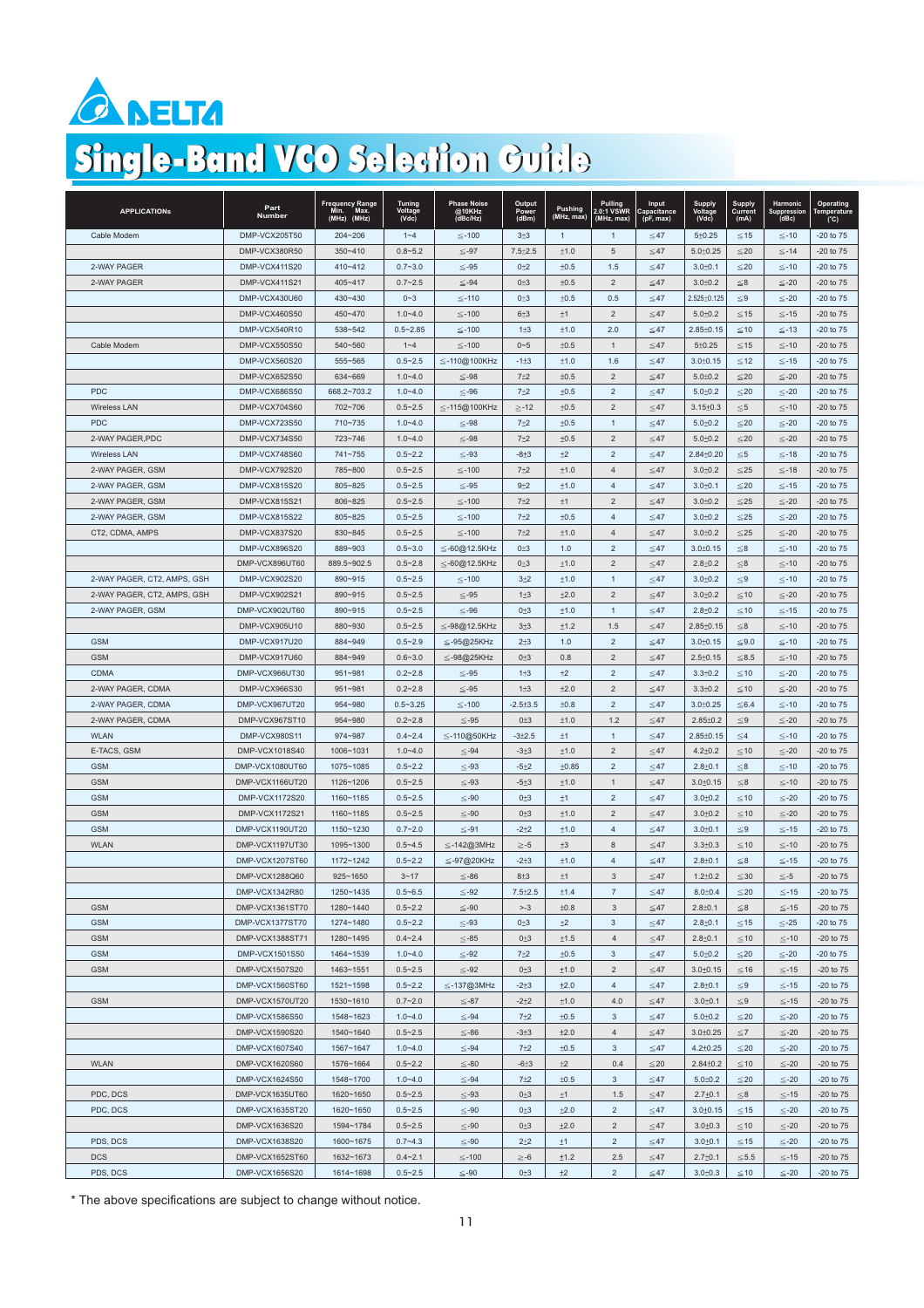

# Single-Band VCO Selection Guide

| <b>APPLICATIONS</b>       | Part<br>Number  | Frequency Range<br>Min. Max.<br>Min.<br>(MHz) (MHz) | Tuning<br>Voltage<br>(Vdc) | <b>Phase Noise</b><br>@10KHz<br>( <b>dBc</b> /Hz) | Output<br>Power<br>(dBm) | Pushing<br>(MHz, max) | Pulling<br>2.0:1 VSWR<br>(MHz, max) | Input<br>Capacitance<br>(pF, max) | Supply<br>Voltage<br>(Vdc) | Supply<br>Current<br>(mA) | Harmonic<br>Suppression<br>(dBc) | Operating<br>Temperature<br>$(^{\circ}C)$ |
|---------------------------|-----------------|-----------------------------------------------------|----------------------------|---------------------------------------------------|--------------------------|-----------------------|-------------------------------------|-----------------------------------|----------------------------|---------------------------|----------------------------------|-------------------------------------------|
| PHS                       | DMP-VCX1668US21 | 1649~1687                                           | $0.5 - 2.5$                | $\leq$ -125@600KHz                                | $-2+2.5$                 | ±0.5                  | $\overline{1}$                      | $\leq 47$                         | $3.0 + 0.06$               | $\leq 6$                  | $≤-10$                           | $-20$ to $75$                             |
|                           | DMP-VCX1679T00  | 1659~1699                                           | $0 - 3$                    | $\leq$ -86                                        | $-6+2$                   | ±5                    | 12                                  | ${\leq}47$                        | $2.7 \pm 0.5$              | ${\leq}6$                 | $\leq$ -7                        | $-20$ to $75$                             |
|                           | DMP-VCX1679S60  | 1638~1720                                           | $0.5 - 4.5$                | $\leq$ -99@60KHz                                  | $\geq -3$                | ±1.0                  | 6                                   | $≤ 47$                            | $3.5 \pm 0.1$              | $≤10$                     | $\leq$ -10                       | $-20$ to $75$                             |
| PDC, DCS                  | DMP-VCX1690S20  | 1640~1740                                           | $0.5 - 2.5$                | $\leq$ -85@200KHz                                 | $0 + 3$                  | ±0.8                  | $\overline{2}$                      | $\leq 47$                         | $3.0 + 0.1$                | $\leq 20$                 | $\leq$ -20                       | -20 to 75                                 |
| PDC, DCS                  | DMP-VCX1690S21  | 1640~1740                                           | $0.5 - 2.5$                | $\leq -90$                                        | $0\pm3$                  | ±0.8                  | $\overline{2}$                      | $≤47$                             | $3.0 \pm 0.1$              | $≤ 20$                    | $\leq$ -20                       | -20 to 75                                 |
|                           | DMP-VCX1695S50  | 1680~1710                                           | $1 - 4$                    | $\leq -94$                                        | $7+3$                    | ±1                    | 3                                   | $\leq$ 47                         | $5.0 \pm 0.2$              | ${\le}20$                 | $\leq$ -20                       | -20 to 75                                 |
| PHS                       | DMP-VCX1702S40  | 1662~1742                                           | $1 - 4$                    | $\leq$ -104@25KHz                                 | $7+3$                    | ±2                    | 3                                   | $≤ 47$                            | $4.2 \pm 0.25$             | $≤ 20$                    | $\leq$ -20                       | -20 to 75                                 |
| CDMA                      | DMP-VCX1711ST70 | 1635~1788                                           | $0.4 - 2.3$                | $\leq$ -143@2MHz                                  | $-3+3$                   | ±1.5                  | $\mathbf{3}$                        | $≤ 47$                            | $2.8 \pm 0.2$              | $\leq 8$                  | $\leq$ -20                       | $-20$ to $75$                             |
|                           | DMP-VCX1716S20  | 1674~1758                                           | $0.5 - 2.5$                | $\leq$ -90                                        | $0 + 3$                  | ±2                    | $\overline{2}$                      | $\leq 47$                         | $3.0 + 0.3$                | $≤10$                     | $\leq$ -20                       | -20 to 75                                 |
|                           | DMP-VCX1740ST60 | 1705~1775                                           | $0.5 - 2.2$                | ≦-85@200KHz                                       | $0\pm3$                  | ±1.5                  | $\overline{4}$                      | $\leq 47$                         | $2.7 \pm 0.1$              | $≤10$                     | $≤-15$                           | -20 to 75                                 |
| DCS, DECT, PCS, CDMA      | DMP-VCX1748S60  | 1705~1790                                           | $0.5 - 2.2$                | $\leq -86$                                        | $\pm 3$                  | ±2.0                  | $\overline{4}$                      | $\leq$ 47                         | $2.8 + 0.15$               | $\leq$ 10                 | $≤-10$                           | -20 to 75                                 |
| DECT, PCS, CDMA           | DMP-VCX1750UT10 | 1720~1780                                           | $0.5 - 2.5$                | $\leq -92$                                        | $0\not\pm 3$             | ±1.0                  | 1.5                                 | $\leq$ 47                         | $2.85 \pm 0.1$             | ${\leq}\,9$               | $≤-10$                           | $-20$ to $75$                             |
| DCS, DECT, PCS            | DMP-VCX1785S50  | 1770~1800                                           | $1 - 4$                    | $\leq -94$                                        | $7+3$                    | ±1                    | $\overline{2}$                      | $≤47$                             | $5.0{\pm}0.2$              | $\leq$ 20                 | $≤-20$                           | $-20$ to $75$                             |
|                           | DMP-VCX1800QA0  | 1400~2200                                           | $0.5 - 1.7$                | $\leq$ -84                                        | $8 + 4$                  | $\pm 5$               | 25                                  | $\leq$ 47                         | $12 + 1$                   | $≤ 40$                    | $\leq$ -12                       | $-20$ to $75$                             |
| PCS, PHS, DECT, DCS       | DMP-VCX1840S20  | 1780~1900                                           | $0.3 - 2.5$                | $\leq$ -90                                        | $0\pm3$                  | ±1.5                  | $\mathbf{3}$                        | $\leq 47$                         | $3.0 + 0.1$                | $≤ 10$                    | $≤-15$                           | $-20$ to $75$                             |
| <b>DCS</b>                | DMP-VCX1861W60  | 1801~1921                                           | $0.8 - 2.8$                | ≦-141@3MHz                                        | $-3+3$                   | ±1.5                  | $\overline{4}$                      | $\leq$ 47                         | $2.7 \pm 0.2$              | ${\leq}8$                 | $≤-15$                           | $-20$ to $75$                             |
| <b>DCS</b>                | DMP-VCX1880S20  | 1850~1910                                           | $0.5 - 2.5$                | $\leq$ -90                                        | $-3+3$                   | ±1.0                  | $\overline{4}$                      | $\leq$ 47                         | $3.0 + 0.1$                | $\leq 10$                 | $\leq$ -20                       | $-20$ to $75$                             |
| PHS, DECT, PCS            | DMP-VCX1880ST60 | 1850~1910                                           | $0.5 - 2.2$                | ≤-85@200KHz                                       | $-4+3$                   | $\leq \pm 1.5$        | $\overline{4}$                      | $\leq$ 47                         | $2.7 \pm 0.1$              | $≤ 15$                    | $≤-15$                           | $-20$ to $75$                             |
| PHS, DECT, PCS            | DMP-VCX1880ST20 | 1850~1910                                           | $0.5 - 2.5$                | $≤-90$                                            | $-3+3$                   | ±1.0                  | $\overline{4}$                      | $\leq$ 47                         | $3.0 + 0.1$                | $\leq 10$                 | $≤-20$                           | $-20$ to $75$                             |
|                           | DMP-VCX1950S50  | 1800~2100                                           | $0.7 - 3.0$                | $\leq$ -90                                        | $9 + 2$                  | ±1.0                  | $\overline{4}$                      | ≤47                               | $5.0 + 0.2$                | $\leq$ 25                 | $≤-15$                           | $-20$ to $75$                             |
|                           | DMP-VCX1965M50  | 1865~2065                                           | $0.7 - 4.0$                | $\leq -90$                                        | $9+2$                    | $\pm 1.5$             | $\,6$                               | $\leq$ 47                         | $5.0 \pm 0.2$              | ${\le}25$                 | $≤-15$                           | $-20$ to $75$                             |
|                           | DMP-VCX1977R50  | 1825~2130                                           | $1.0 - 6.5$                | $\leq$ -85                                        | $8+2$                    | $\pm 4$               | $\overline{7}$                      | $\leq$ 47                         | $5.0 \pm 0.25$             | ${\le}25$                 | $\leq$ -12                       | $-20$ to $75$                             |
| <b>MMDS</b>               | DMP-VCX1980S50  | 1930~2030                                           | $0.5 - 4.5$                | $≤-90$                                            | $9+2$                    | ±3                    | 8                                   | $\leq 47$                         | $5 \pm 0.25$               | $\leq$ 20                 | $≤-10$                           | $-20$ to $75$                             |
| TDMA                      | DMP-VCX2040S20  | 1965~2115                                           | $0.4 - 2.7$                | ≤-100@25KHz                                       | $0\pm 3$                 | ±2                    | $\overline{2}$                      | $\leq$ 47                         | 3±0.15                     | $\leq 9$                  | $≤-15$                           | $-20$ to $75$                             |
|                           | DMP-VCX2071SBO  |                                                     |                            | $\leq -98$                                        |                          |                       |                                     |                                   |                            |                           |                                  |                                           |
|                           |                 | 2028~2113                                           | $0.5 - 4.5$                |                                                   | $\geq -3$                | ±1.5                  | 6.6                                 | $≤47$                             | $3.5 + 0.1$                | $\leq 10$                 | $≤-10$                           | $-20$ to $75$                             |
| Wireless LAN              | DMP-VCX2074S60  | 2023~2125                                           | $0.5 - 2.2$                | $≤-85$                                            | $0\not\equiv 3$          | ±2                    | $6\,$                               | $\leq$ 47                         | $2.84 \pm 0.1$             | $≤ 15$                    | $≤-15$                           | $-20$ to $75$                             |
|                           | DMP-VCX2080T20  | 1980~2180                                           | $0.5 - 2.5$                | $\leq -90$                                        | $3+3$                    | ±1                    | $\overline{4}$                      | $\leq$ 47                         | $3.0 + 0.1$                | $\leq$ 20                 | $≤-15$                           | $-20$ to $75$                             |
| 2-WAY PAGER               | DMP-VCX2080T21  | 1980~2180                                           | $0.5 - 2.5$                | $\leq -90$                                        | $3+3$                    | ±1.0                  | $\overline{4}$                      | $\leq$ 47                         | $3.0 + 0.1$                | $\leq$ 20                 | $≤-18$                           | $-20$ to $75$                             |
|                           | DMP-VCX2100TBO  | 2050~2150                                           | $0.5 - 3$                  | $≤-85$                                            | $8+2$                    | ±1.5                  | 15                                  | $≤47$                             | $3.5 + 0.1$                | $≤ 20$                    | $≤-15$                           | $-20$ to $75$                             |
| Wireless LAN              | DMP-VCX2165SBO  | 2100~2230                                           | $0.5 - 3.0$                | $\leq$ -90                                        | $8\pm3$                  | ±2                    | 15                                  | $\leq$ 47                         | $3.5 \pm 0.1$              | $\leq$ 20                 | $≤-18$                           | $-20$ to $75$                             |
| CDMA                      | DMP-VCX2139S10  | 2105~2174                                           | $0.3 - 2.3$                | $\leq$ -139@2MHz                                  | $-2.5 + 2$               | ±0.6                  | $\overline{2}$                      | $\leq$ 47                         | $2.85 \pm 0.15$            | $\leq$ 10                 | $≤-10$                           | $-20$ to $75$                             |
| Wireless LAN              | DMP-VCX2162S20  | 2112~2212                                           | $0.5 - 2.5$                | $≤-85$                                            | $-1+3$                   | ±2                    | $\bf 8$                             | $\leq 47$                         | $3.0 + 0.15$               | $\leq$ 12                 | $\leq$ 15                        | $-20$ to $75$                             |
| Wireless LAN              | DMP-VCX2162S21  | 2112~2212                                           | $0.5 - 2.5$                | $≤-85$                                            | $-1+3$                   | $+2$                  | 8                                   | $≤47$                             | $3.0 + 0.1$                | $\leq$ 12                 | $≤-15$                           | $-20$ to $75$                             |
| Wireless LAN              | DMP-VCX2165SBO  | 2100~2230                                           | $0.5 - 3.0$                | $\leq$ -90                                        | $8\pm3$                  | ±3.0                  | 15                                  | $\leq$ 47                         | $3.5 \pm 0.1$              | $\leq$ 20                 | $≤-15$                           | $-20$ to $75$                             |
| Wireless LAN              | DMP-VCX2168T20  | 2132~2204                                           | $0.5 - 3.0$                | $≤-90$                                            | $7+3$                    | $\pm 3$               | 15                                  | $≤47$                             | $3.0 + 0.1$                | $\leq$ 20                 | $≤-18$                           | $-20$ to $75$                             |
| Wireless LAN              | DMP-VCX2175M20  | 2160~2190                                           | $0.5 - 3.0$                | $\leq -92$                                        | $9+3$                    | ±2                    | 15                                  | ${\leq}47$                        | $3.0 + 0.1$                | ${\le}20$                 | $≤-18$                           | $-20$ to $75$                             |
| Wireless LAN              | DMP-VCX2179T20  | 2132~2225                                           | $0.5 - 3.0$                | $\leq -92$                                        | $9 + 3$                  | ±2                    | 15                                  | $\leq 47$                         | $3.0 + 0.1$                | $\leq 20$                 | $\leq -18$                       | $-20$ to $75$                             |
|                           | DMP-VCX2188T20  | 2100~2275                                           | $0.5 - 3.0$                | $\leq -92$                                        | $9+3$                    | ±2.0                  | 15                                  | $≤47$                             | $3.0 + 0.1$                | $\leq$ 20                 | $\leq$ -18                       | $-20$ to $75$                             |
|                           | DMP-VCX2208S20  | 2162~2255                                           | $0.3 - 2.7$                | $\leq -90$                                        | 9 <sub>13</sub>          | ±2.0                  | 15                                  | $≤47$                             | $3.0 + 0.1$                | $\leq$ 20                 | $≤-18$                           | $-20$ to $75$                             |
|                           | DMP-VCX2208S20  | 2162~2255                                           | $0.3 - 2.7$                | $\leq -92$                                        | 9 <sub>13</sub>          | ±2.0                  | 15                                  | $\leq$ 47                         | $3.0 \pm 0.1$              | $\leq$ 20                 | $≤-18$                           | $-20$ to $75$                             |
| <b>WLAN</b>               | DMP-VCX2210T20  | 2120~2300                                           | $0.5 - 2.5$                | $≤-92$                                            | $9+3$                    | ±2                    | 15                                  | $\leq$ 47                         | $3 + 0.1$                  | ${\le}20$                 | $≤-18$                           | $-20$ to $75$                             |
| <b>WLAN</b>               | DMP-VCX2240S20  | 2190~2290                                           | $0.3 - 2.7$                | $\leq -90$                                        | $9 + 3$                  | ±2                    | 6                                   | $\leq 47$                         | $3 + 0.1$                  | ${\le}20$                 | $\leq$ -15                       | $-20$ to $75$                             |
|                           | DMP-VCX2245M20  | 2230~2260                                           | $0.7 - 3.0$                | $≤-94$                                            | $8 + 2$                  | ±1.0                  | 3                                   | $≤ 47$                            | $3.0 + 0.1$                | $\leq 20$                 | $≤-20$                           | $-20$ to $75$                             |
|                           | DMP-VCX2250T50  | 2200~2300                                           | $0.3 - 4.6$                | $\leq -90$                                        | $0\pm3$                  | ±1.0                  | 5                                   | $≤ 47$                            | $5.0 \pm 0.1$              | $\leq$ 20                 | $≤-18$                           | $-20$ to $75$                             |
| 2-WAY PAGER, Wireless LAN | DMP-VCX2305M60  | 2295~2315                                           | $1.0 - 4.0$                | $≤ -94$                                           | $-2+3$                   | ±1                    | 10                                  | $≤47$                             | $4.3 \pm 0.1$              | $≤ 25$                    | $≤-10$                           | $-20$ to $75$                             |
| 2-WAY PAGER, Wireless LAN | DMP-VCX2348M50  | 2248~2448                                           | $0.7 - 3.5$                | $\leq -90$                                        | $9+2$                    | ±1.5                  | 15                                  | ${\leq}47$                        | $5.0{\pm}0.1$              | $\leq$ 25                 | $≤-10$                           | $-20$ to $75$                             |
| 2-WAY PAGER, Wireless LAN | DMP-VCX2375S50  | 2200~2550                                           | $0.7 - 3.5$                | $\leq -90$                                        | $9 + 2$                  | ±1.5                  | 15                                  | $≤47$                             | $5.0 + 0.1$                | $\leq$ 25                 | $≤-10$                           | $-20$ to $75$                             |
| Wireless LAN              | DMP-VCX2388T20  | 2290~2485                                           | 0.~3.3                     | $≤-88$                                            | $10 + 2$                 | ±2                    | 20                                  | $\leq 47$                         | $3.0 + 0.1$                | $≤ 18$                    | $≤-15$                           | $-20$ to $75$                             |
| Wireless LAN              | DMP-VCX2388T21  | 2290~2485                                           | $0 - 3.3$                  | $≤-88$                                            | $7+3$                    | ±3.0                  | 15                                  | $≤ 47$                            | $3.0 \pm 0.1$              | $\leq 18$                 | $≤-18$                           | $-20$ to $75$                             |
|                           | DMP-VCX2395T20  | 2290~2500                                           | 0.~3                       | $\leq -90$                                        | $8+2$                    | ±2                    | 20                                  | ≤47                               | $3.0 \pm 0.1$              | ≤20                       | $≤-15$                           | $-20$ to $75$                             |
| 2-WAY PAGER, Wireless LAN | DMP-VCX2400S50  | 2300~2500                                           | $0.5 - 4.5$                | $\leq -93$                                        | $3+2$                    | $\pm 2.0$             | 10                                  | $≤47$                             | $5.0{\pm}0.1$              | $≤ 15$                    | $≤-15$                           | $-20$ to $75$                             |
|                           | DMP-VCX2435T20  | 2435~2675                                           | $0.4 - 2.9$                | $\leq -90$                                        | $7+2$                    | ±20                   | 20                                  | $≤47$                             | $3 + 0.1$                  | $≤ 25$                    | $≤-15$                           | $-20$ to $75$                             |
| 2-WAY PAGER, Wireless LAN | DMP-VCX2445T60  | 2400~2484                                           | $0.5 - 3.0$                | $\leq$ -90                                        | $3\pm3$                  | ±2                    | 10                                  | $≤ 47$                            | $3.5 + 0.1$                | $\leq$ 15                 | $≤-20$                           | $-20$ to $75$                             |
| 2-WAY PAGER, Wireless LAN | DMP-VCX2450S20  | 2400~2500                                           | $0.5 - 2.5$                | $\leq -93$                                        | $3+3$                    | ±1.5                  | 10                                  | $≤ 47$                            | $3.0 \pm 0.1$              | $\leq 20$                 | $≤-15$                           | $-20$ to $75$                             |
| 2-WAY PAGER, Wireless LAN | DMP-VCX2450S50  | 2400~2500                                           | $1.0 - 4.0$                | $≤-90$                                            | $3+3$                    | ±2.0                  | 10                                  | $≤ 47$                            | $5.0 \pm 0.1$              | $\leq$ 20                 | $≤-15$                           | $-20$ to $75$                             |
| WLAN                      | DMP-VCX4440S20  | 4350~4530                                           | $0.5 - 2.2$                | $\leq -80$                                        | $-3+3$                   | ±2                    | 10                                  | $≤ 20$                            | $3.0 + 0.2$                | $\leq$ 15                 | $\leq$ -20                       | $-20$ to $75$                             |
| <b>WLAN</b>               | DMP-VCX4895S60  | 4780~5010                                           | $0.5 - 2.2$                | $≤-85$                                            | $-3+3$                   | ±10                   | 20                                  | $≤47$                             | $2.8 + 0.1$                | $\leq$ 20                 | $\leq$ -20                       | $-20$ to $75$                             |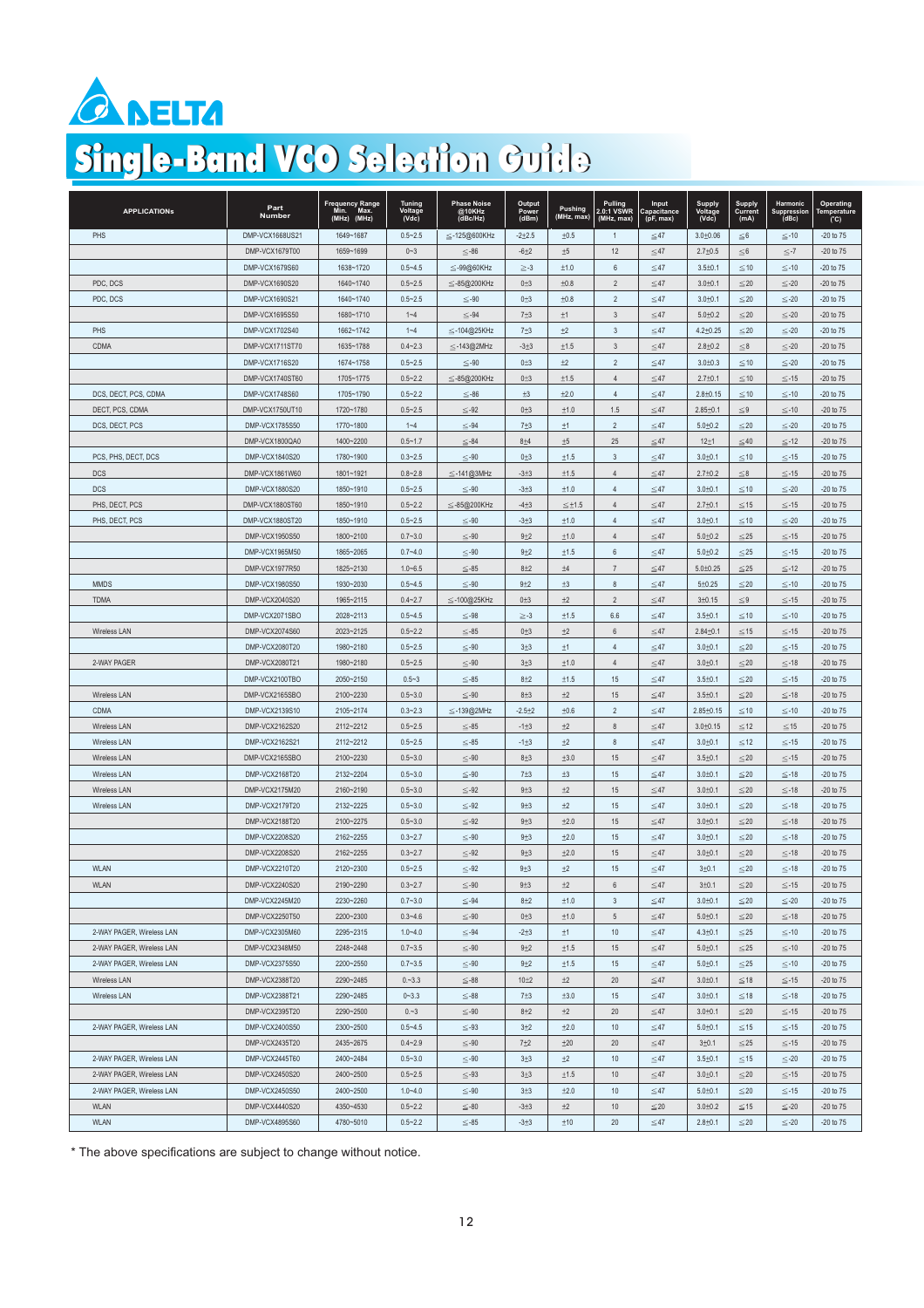

## For Intersil Prism II & II.5 Wireless LAN Solution

### **Part Number: DMP-VCX2074S6/DMP-VCX2074UT60**

| Parameter             | <b>Unit</b> |                |
|-----------------------|-------------|----------------|
| Frequency             | <b>MHz</b>  | 2023~2125      |
| <b>Output Power</b>   | dBm         | $0\pm3$        |
| <b>Tuning Voltage</b> | V           | $0.5 - 2.2$    |
| Phase Noise@10KHz     | dBc/Hz      | $≤-85$         |
| Input Capacitance     | pF          | $\leq 47$      |
| Pushing (±0.1V)       | <b>KHz</b>  | ±2000          |
| Pulling VSWR=2:1      | <b>KHz</b>  | ±3000          |
| Harmonics             | dBc         | $\leq -15$     |
| <b>Supply Voltage</b> | V           | $2.84 \pm 0.1$ |
| Operation Temp. Range | $^0C$       | $-20$ $-+75$   |
| Current               | mA          | $\leq 15$      |

#### **Part Number: DMP-VCX748S6/DMP-VCX748UT60**

| <b>Parameter</b>      | <b>Unit</b> |                 |
|-----------------------|-------------|-----------------|
| Frequency             | <b>MHz</b>  | 741~755         |
| <b>Output Power</b>   | dBm         | $-8±3$          |
| <b>Tuning Voltage</b> | V           | $0.5 - 2.2$     |
| Phase Noise@10KHz     | dBc/Hz      | $\leq -93$      |
| Input Capacitance     | pF          | $\leq 47$       |
| Pushing $(\pm 0.1V)$  | <b>KHz</b>  | ±2000           |
| Pulling VSWR=2:1      | <b>KHz</b>  | ±2000           |
| <b>Harmonics</b>      | dBc         | $\leq$ -18      |
| <b>Supply Voltage</b> | V           | $2.84 \pm 0.20$ |
| Operation Temp. Range | $^0C$       | $-20$ $-175$    |
| Current               | mA          | $\leq 5$        |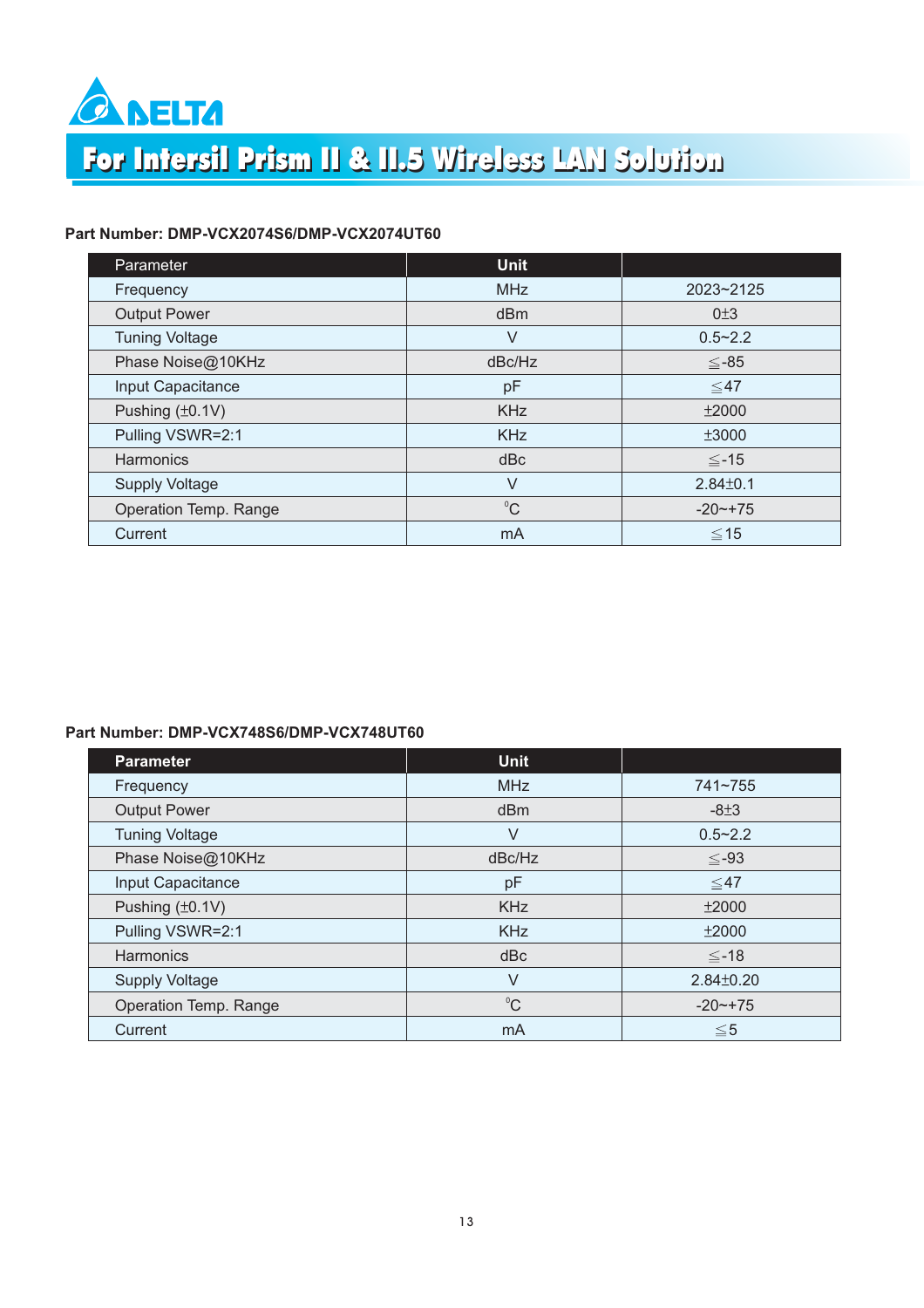



1. Inside radius of all half holes on perimeter of the board are solder plated for attachment.

2. Shield material is tin plated brass and solderable.

3. YYWW is the date code.

tolerances are  $XX + 0.2$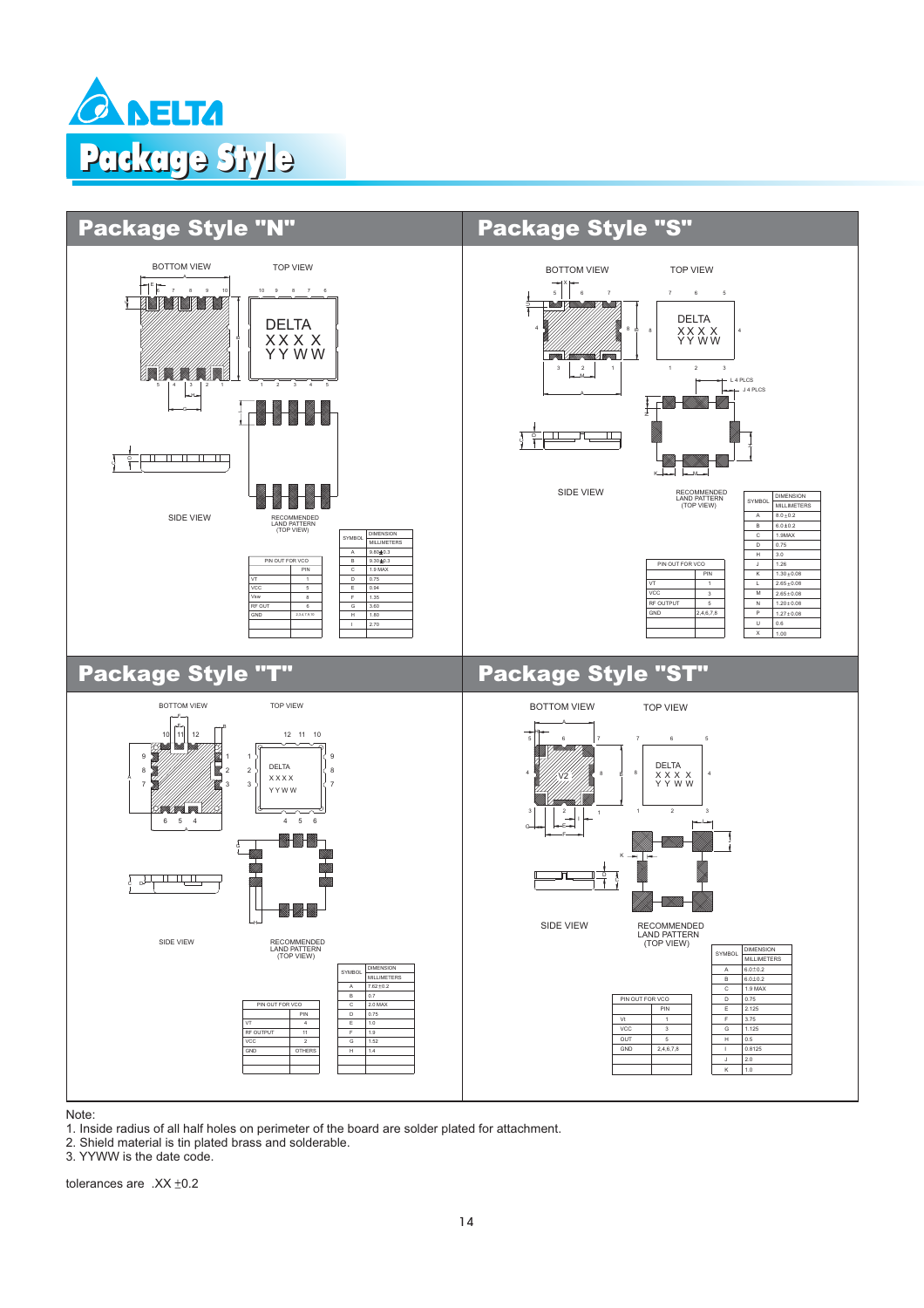



1. Inside radius of all half holes on perimeter of the board are solder plated for attachment.

2. Shield material is tin plated brass and is solderable.

3. YYWW is the date code.

tolerances are  $.XX \pm 0.2$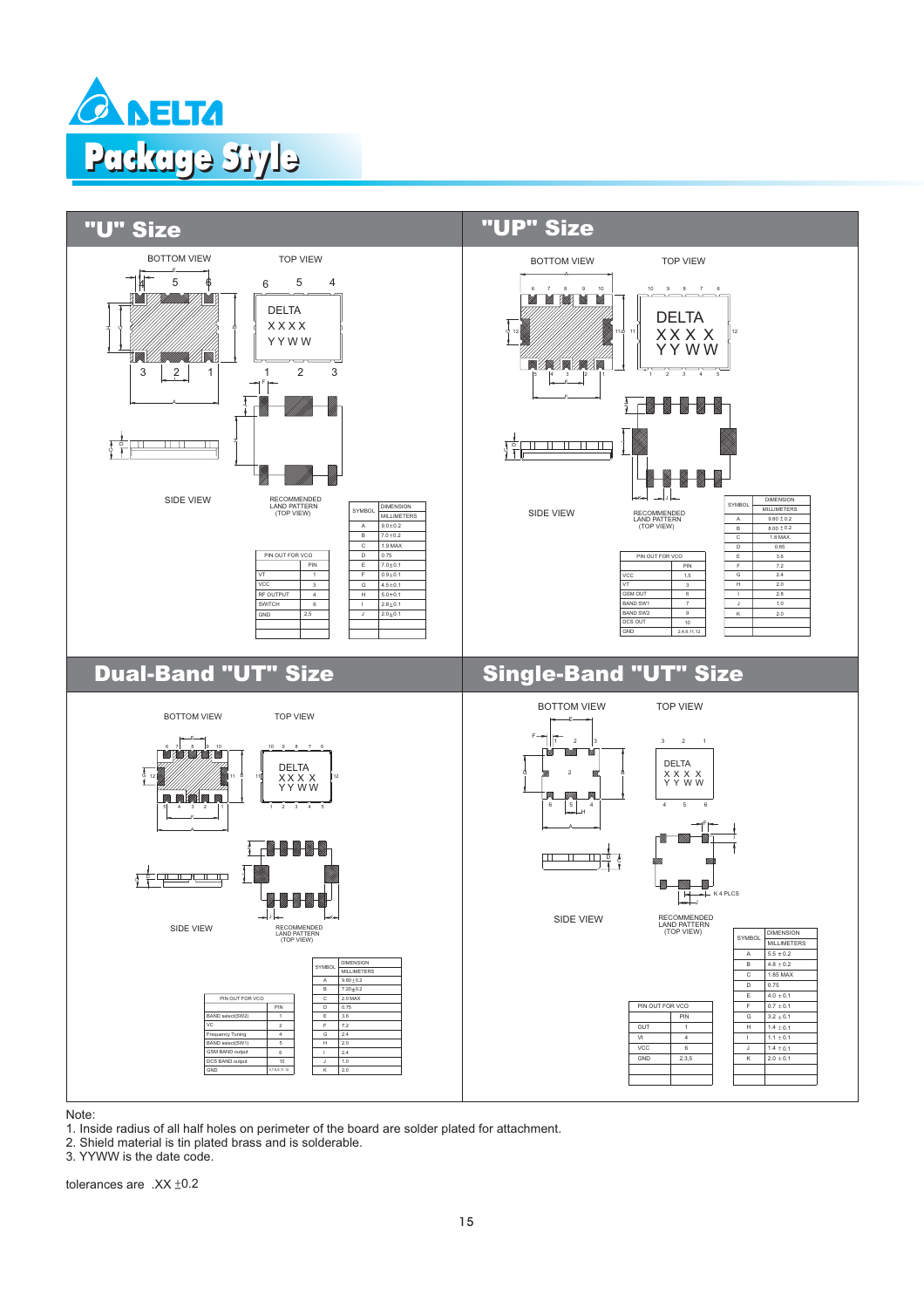



1. Inside radius of all half holes on perimeter of the board are solder plated for attachment.

2. Shield material is tin plated brass and is solderable.

3. YYWW is the date code.

tolerances are  $.XX \pm 0.2$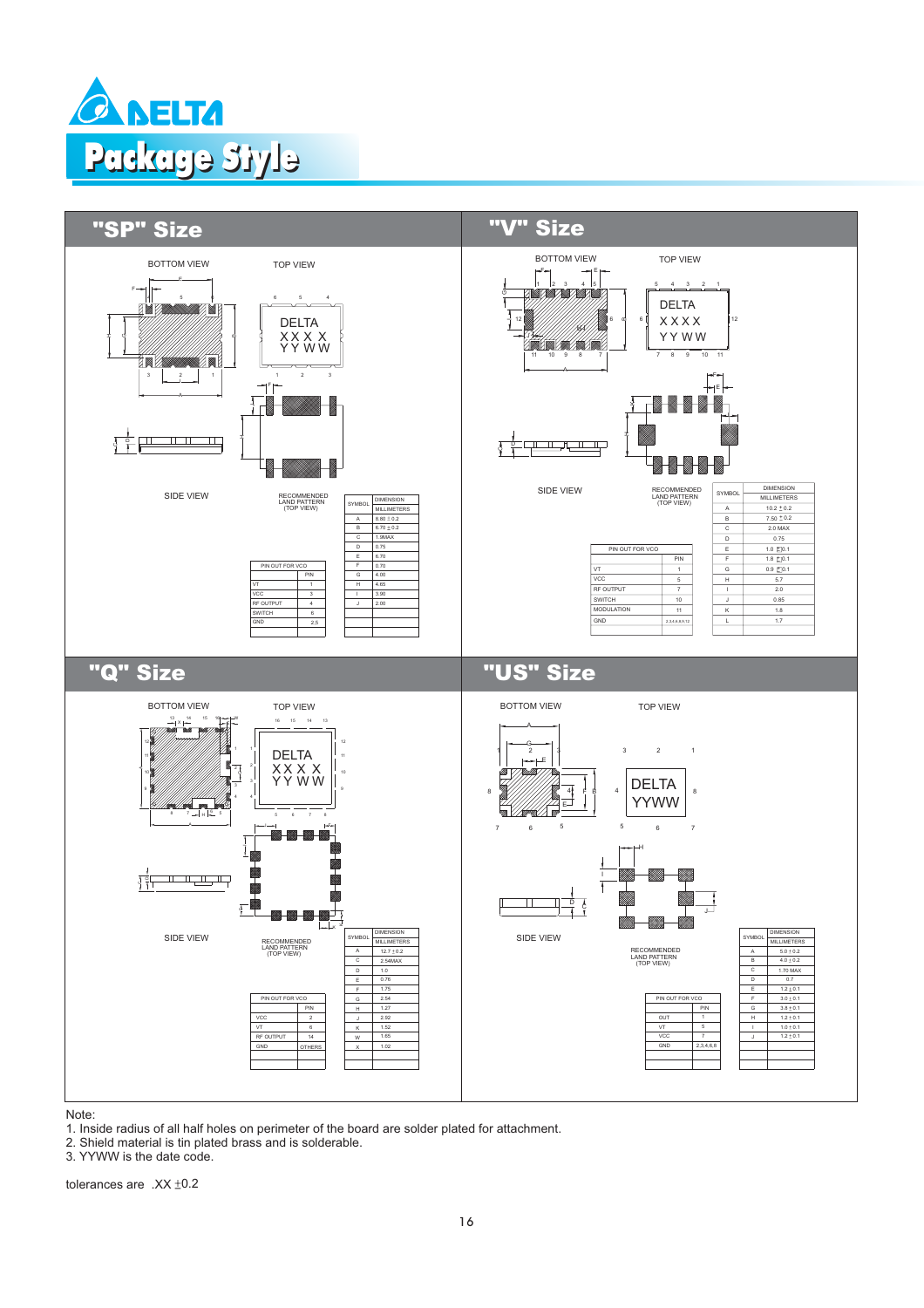



1. Inside radius of all half holes on perimeter of the board are solder plated for attachment.

2. Shield material is tin plated brass and is solderable.

3. YYWW is the date code.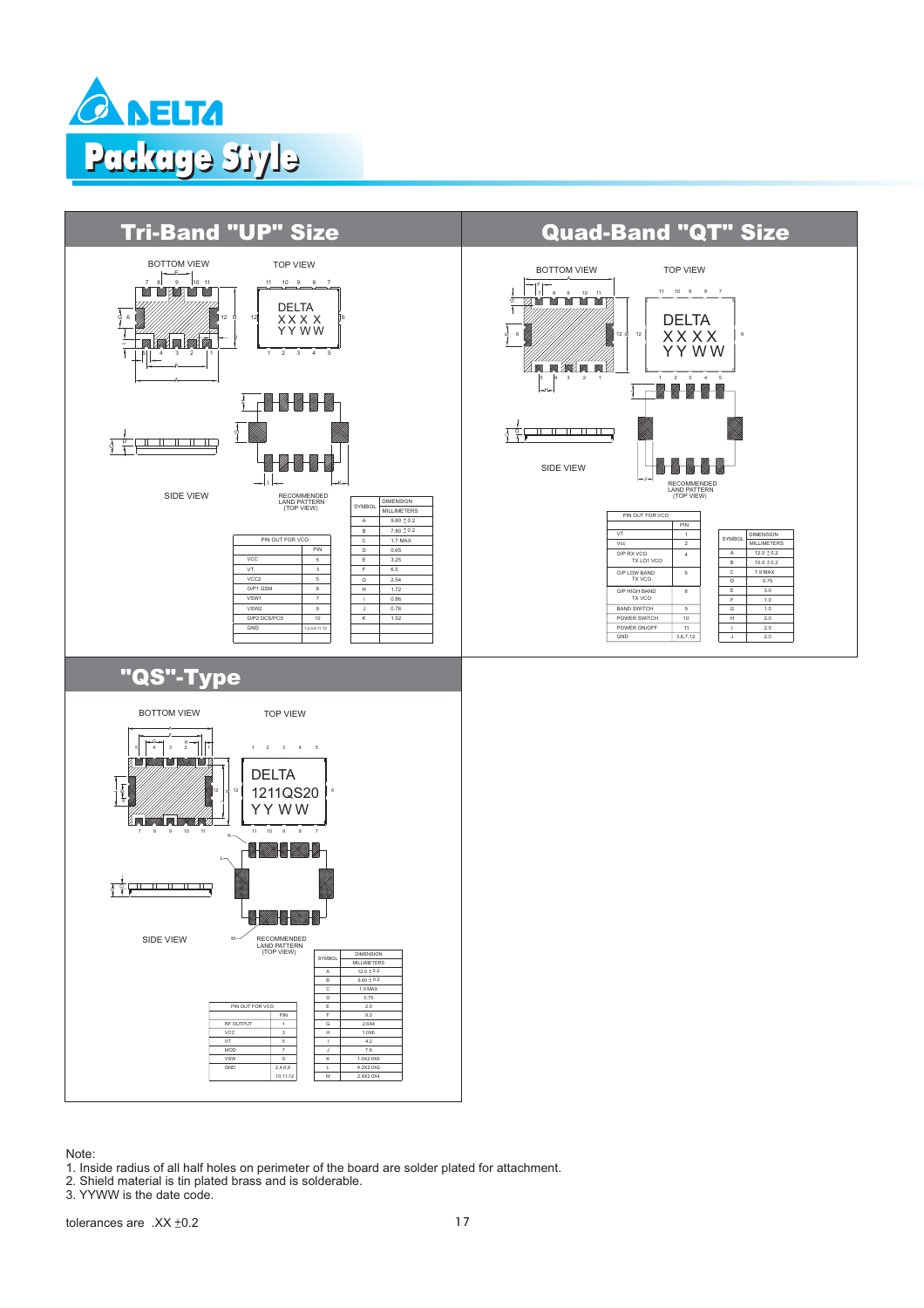

Einenturen Reguirements

Fax: 886-3-4527314 E-mail: Richard.Meng@delta.com.tw

| Address: <u>Contract of the Community of the Community of the Community of the Community of the Community of the Community of the Community of the Community of the Community of the Community of the Community of the Community</u> |                                                       |                                                  |
|--------------------------------------------------------------------------------------------------------------------------------------------------------------------------------------------------------------------------------------|-------------------------------------------------------|--------------------------------------------------|
| Phone:                                                                                                                                                                                                                               |                                                       |                                                  |
| E-Mail:                                                                                                                                                                                                                              |                                                       |                                                  |
| * Single-Band VCO                                                                                                                                                                                                                    |                                                       |                                                  |
|                                                                                                                                                                                                                                      |                                                       |                                                  |
|                                                                                                                                                                                                                                      |                                                       |                                                  |
| Supply Voltage (Vcc): ______V <sup>+</sup> ________V Tuning Sensitivity _______________MHz/V                                                                                                                                         |                                                       |                                                  |
| Power Output: dBm ±                                                                                                                                                                                                                  |                                                       |                                                  |
| Load Impedance: CHM                                                                                                                                                                                                                  |                                                       |                                                  |
| Pushing: $\pm$ MHz                                                                                                                                                                                                                   |                                                       |                                                  |
|                                                                                                                                                                                                                                      |                                                       |                                                  |
| Phase Noise @ ___________ KHz _______________(typ.) dBc/Hz                                                                                                                                                                           |                                                       |                                                  |
|                                                                                                                                                                                                                                      | @ ______________ KHz __________________(typ.) dBc/Hz  |                                                  |
|                                                                                                                                                                                                                                      |                                                       |                                                  |
|                                                                                                                                                                                                                                      | @ ______________ KHz __________________ (typ.) dBc/Hz |                                                  |
|                                                                                                                                                                                                                                      | @ ______________ KHz _________________ (typ.) dBc/Hz  |                                                  |
|                                                                                                                                                                                                                                      | @ _____________ KHz _________________ (typ.) dBc/Hz   |                                                  |
|                                                                                                                                                                                                                                      |                                                       |                                                  |
| Operation Temp.: __________                                                                                                                                                                                                          |                                                       |                                                  |
|                                                                                                                                                                                                                                      | Max                                                   |                                                  |
| Package (SMD): $\Box$ S = 8x6x1.9mm                                                                                                                                                                                                  |                                                       | $\Box$ Q = 12.7x12.7x5.00mm $\Box$ U = 9x7x1.9mm |
| $\Box$ T = 7.6x7.6x1.9mm                                                                                                                                                                                                             |                                                       | $\Box$ UT = 5.5x4.8x1.85mm $\Box$ US = 5x4x1.7mm |
| $ST = 6x6x1.9mm$                                                                                                                                                                                                                     | $\Box$ N = 9.8x9.3x1.9mm                              |                                                  |
|                                                                                                                                                                                                                                      | Customed design size:<br><u>Les announces</u>         | mm                                               |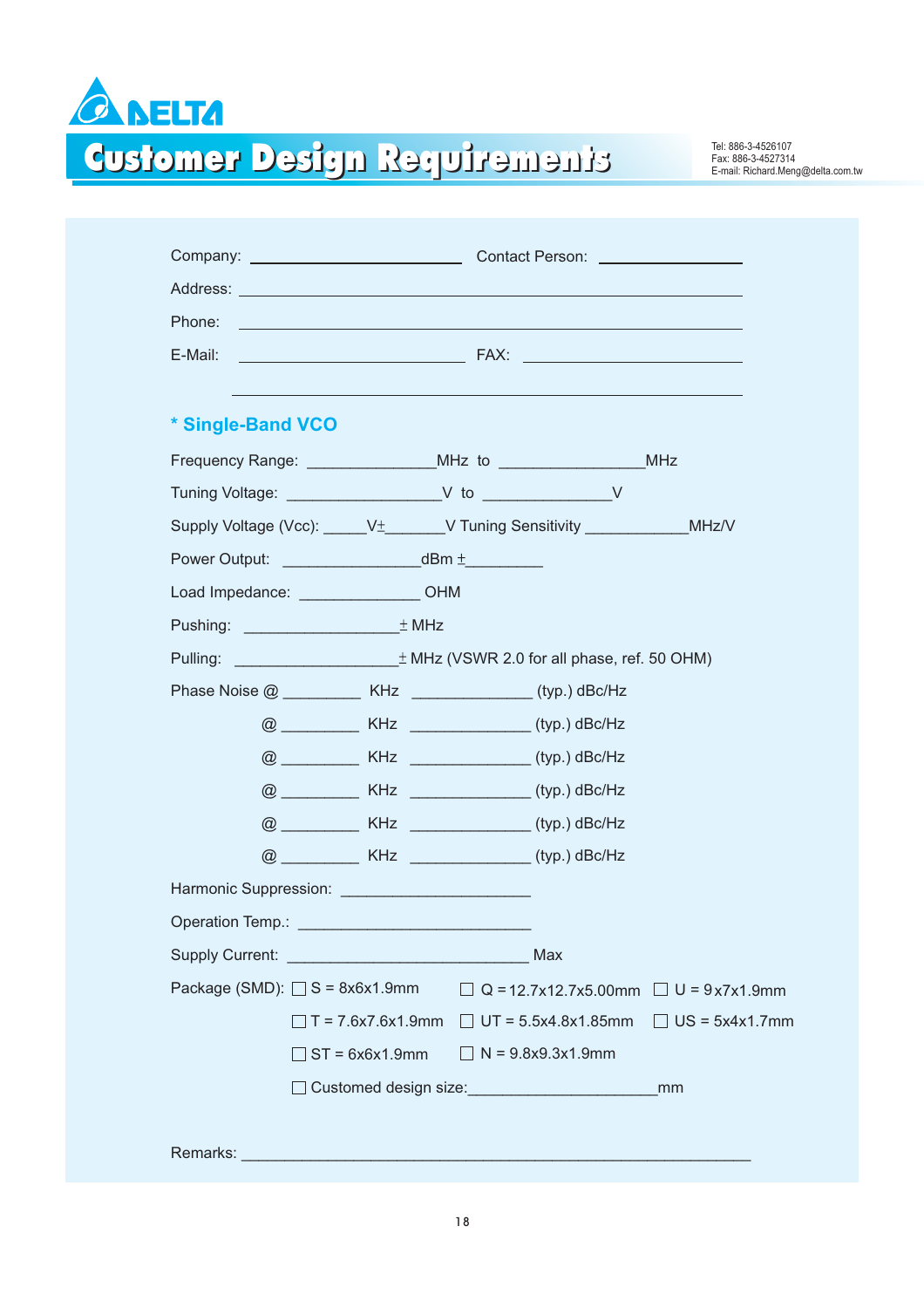

Tel: 886-3-4526107<br>Fax: 886-3-4527314<br>E-mail: Richard.Meng@delta.com.tw

Frequency Range - High Band: \_\_\_\_\_\_\_\_\_\_\_MHz to \_\_\_\_\_\_\_\_\_\_MHz

Frequency Range - Low Band: \_\_\_\_\_\_\_\_\_\_\_\_\_\_\_MHz to \_\_\_\_\_\_\_\_\_\_\_\_MHz

Supply Voltage (Vcc):  $\underline{\hspace{1cm}} V^{\pm}$   $\underline{\hspace{1cm}} V$ 

| <b>VCO Parameters</b>            | Unit        | (High) Band               | (Low) Band                 |
|----------------------------------|-------------|---------------------------|----------------------------|
| 1. Power Output                  | dBm         |                           |                            |
| 2. Load Impedance                | <b>OHM</b>  |                           |                            |
| 3. Control Voltage               | $\vee$      |                           |                            |
| 4. Control Sensitivity           | MHz/V       |                           |                            |
| 5. Pushing                       | ±MHz/V      |                           |                            |
| 6. Pulling (VSWR=2:1)            | ±MHz        |                           |                            |
| for all phase, ref.              |             |                           |                            |
| 50 OHM)                          |             |                           |                            |
| 7. Phase Noise                   |             |                           |                            |
| <b>KHz</b><br>@                  | dBc/Hz      |                           |                            |
| KHz<br>@                         | dBc/Hz      |                           |                            |
| KHz<br>@                         | dBc/Hz      |                           |                            |
| <b>KHz</b><br>@                  | dBc/Hz      |                           |                            |
| KHz<br>@                         | dBc/Hz      |                           |                            |
| 8. Harmonic Suppression          | dBc         |                           |                            |
| 9. Operation Temp.               | $^{\circ}C$ |                           |                            |
| 10. Supply Current               | mA          |                           |                            |
|                                  |             |                           |                            |
|                                  |             |                           |                            |
|                                  |             |                           |                            |
|                                  |             |                           |                            |
|                                  |             |                           |                            |
|                                  |             |                           |                            |
|                                  |             |                           |                            |
|                                  |             |                           |                            |
|                                  |             |                           |                            |
|                                  |             |                           |                            |
|                                  |             |                           |                            |
|                                  |             |                           |                            |
|                                  |             |                           |                            |
|                                  |             |                           |                            |
| $\Box$ U = 9x7x1.9mm<br>Package: |             | $\Box$ UT = 9.8x7.2x2.0mm | $\Box$ V = 10.2x7.5x1.9mm  |
| $\exists$ UP = 9.8x8x1.9mm       |             | $\Box$ S = 8x6x1.9mm      | $\Box$ SP = 8.8x6.7x1.9mm  |
|                                  |             |                           | $\Box$ QS = 12.0x9.6x1.9mm |
|                                  |             |                           |                            |

Remarks: \_\_\_\_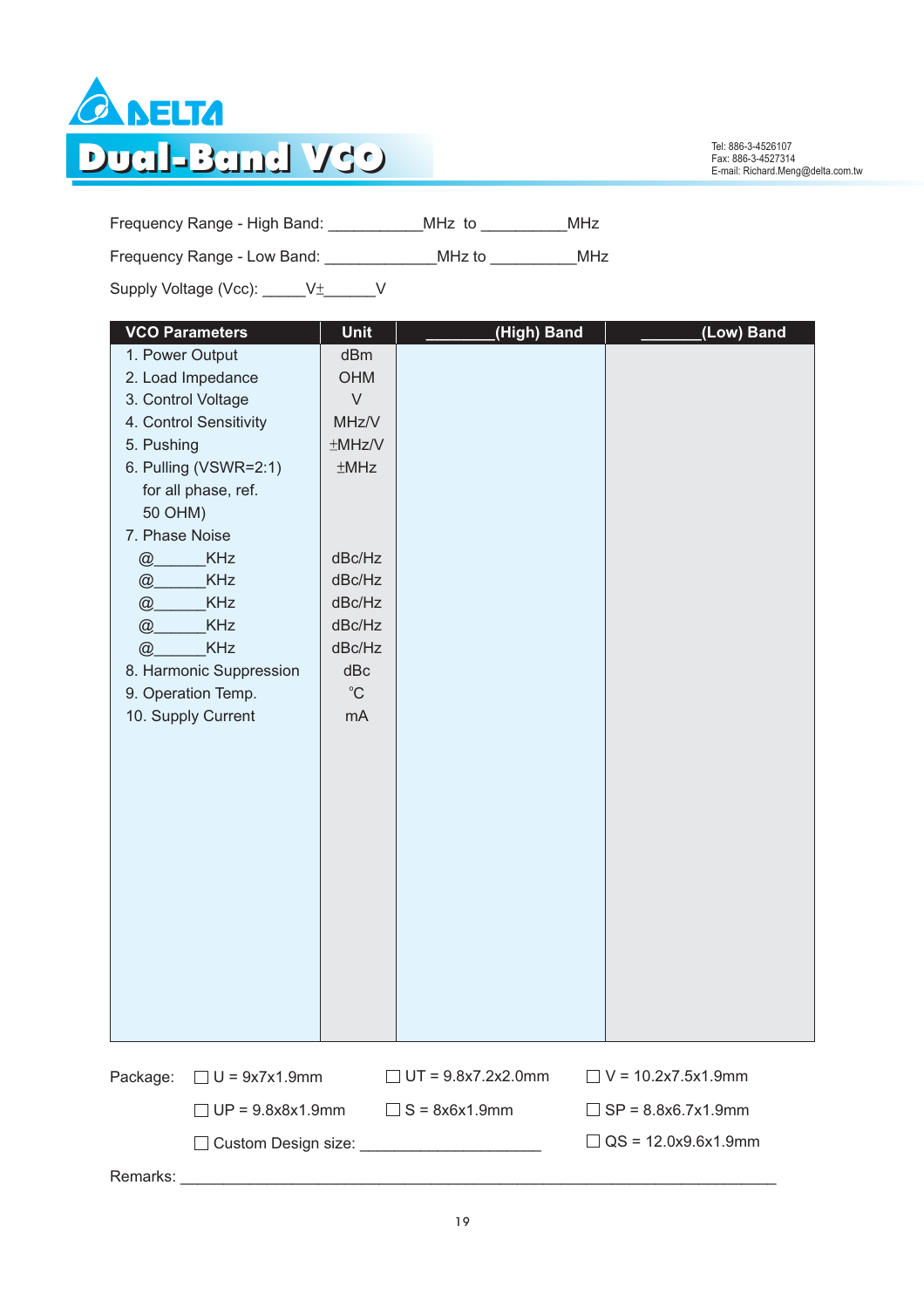# Introduction *Of* Voltage Controlled Temperature Compensated Crystal Oscillators

### **Overview**

**The wireless telecommunications industry is undergoing a high growth rate and technological** *innovations. It requires products of low profile, miniature size, lightweight, higher frequency and featured performance.*

*Delta's broad spectrum of technical expertise includes low and high frequency, analog and digital electronic components design, high density and miniature surface mount package design, which enable Delta to follow the trend toward cost-effective, outstanding performance, ultimate small size (VC)TCXO to fulfill the demands of wireless communication market. Our product quality, reliability and service are well recognized.*

- VCO Applications VCO *\* Wireless Base Station & Cell Phone*
	- *\* GPS & Navigation*
	- *\* Instrument*
	- *\* LAN/WAN*
	- *\* Telecom*
	- *\* Satellite Communication*
	- *\* Military*

*Excellence in quality and reliability has been our primary goal and to* Do the right things right the first *Excellence in quality and reliability has been our primary goal and to* Do the right things right the first *time is our ultimate philosophy in quality assurance. We believe it is more economical to and efficient to prevent defects from occurring in advance than correcting them afterwards. Therefore, our quality control is emphasized both at design and production stages to meet customers full satisfaction. At design stage, our quality engineers and manufacturing engineers are heavily involved in evaluating the quality, reliability and manufacturability . Reliability tests are strictly conducted to ensure satisfactory performance in the product life. We also implement strict Statistical Process Control (SPC) and Total Quality Management (TQM) system to achieve our ultimate goal of zero defect and customer satisfaction.*

### **Definition of Terminology**

*Temperature Compensated Crystal Oscillator (TCXO) TCXO is a precision crystal oscillator with an internal temperature compensation circuit. The oscillating frequency drift caused by temperature change can be compensated to within a specified value (* $\pm$ *2.5PPM or less) for the entire working temperature range.* 

*Voltage Controlled Temperature Compensated Crystal Oscillator (VCTCXO) It's a TCXO designed so the output frequency of which can be changed slightly by applying a voltage to its control port or tuning port.*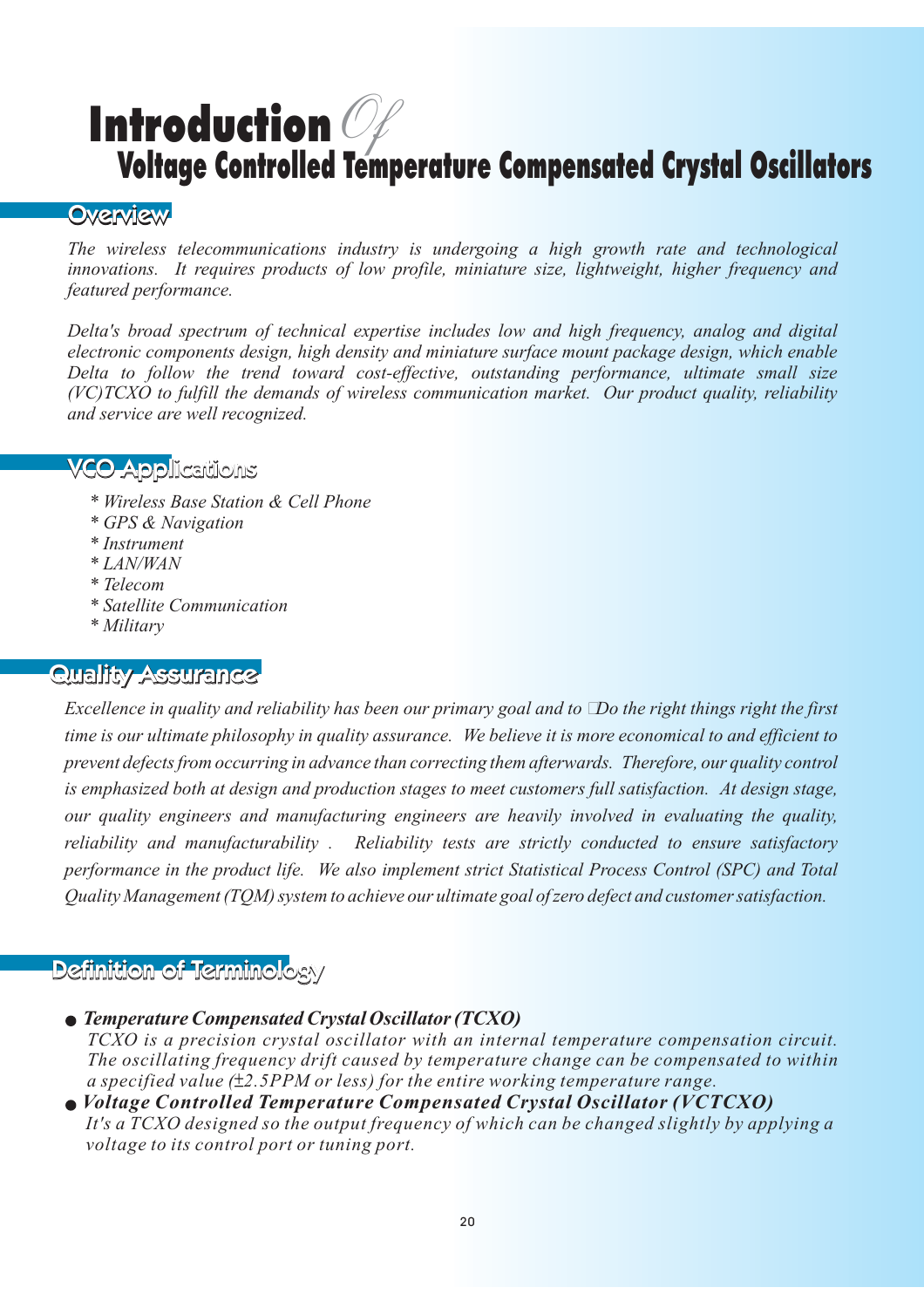

## Voltage Controlled Oscillators



### **(Part Number(P/N)Definition)**



#### **Customer Design Requirement**

|                | Contact Person: <u>Contact Person:</u><br>Company: Company:<br>Address: Address:<br>Fax: Engineering and the contract of the contract of the contract of the contract of the contract of the contract of the contract of the contract of the contract of the contract of the contract of the contract of the contr |
|----------------|--------------------------------------------------------------------------------------------------------------------------------------------------------------------------------------------------------------------------------------------------------------------------------------------------------------------|
|                | E-mail: E-mail: E-mail: E-mail: E-mail: E-mail: E-mail: E-mail: E-mail: E-mail: E-mail: E-mail: E-mail: E-mail: E-mail: E-mail: E-mail: E-mail: E-mail: E-mail: E-mail: E-mail: E-mail: E-mail: E-mail: E-mail: E-mail: E-mail                                                                                     |
| 1.7            |                                                                                                                                                                                                                                                                                                                    |
|                | 2. Operation Temperature: From CC To CC To CC To CC To CC To CC                                                                                                                                                                                                                                                    |
| 3 <sub>1</sub> | Control Sensitivity ____________________ ppm/V                                                                                                                                                                                                                                                                     |
| 4.             |                                                                                                                                                                                                                                                                                                                    |
|                | 5. Customer Design Size: <b>Campaign Access Contract Contract Contract Contract Contract Contract Contract Contract Contract Contract Contract Contract Contract Contract Contract Contract Contract Contract Contract Contract </b>                                                                               |
|                |                                                                                                                                                                                                                                                                                                                    |
|                | Please send to: - E-mail: Desales@deltatj.com.cn                                                                                                                                                                                                                                                                   |
|                | - Fax: 86-22-25760380                                                                                                                                                                                                                                                                                              |

O =Crystal Oscillator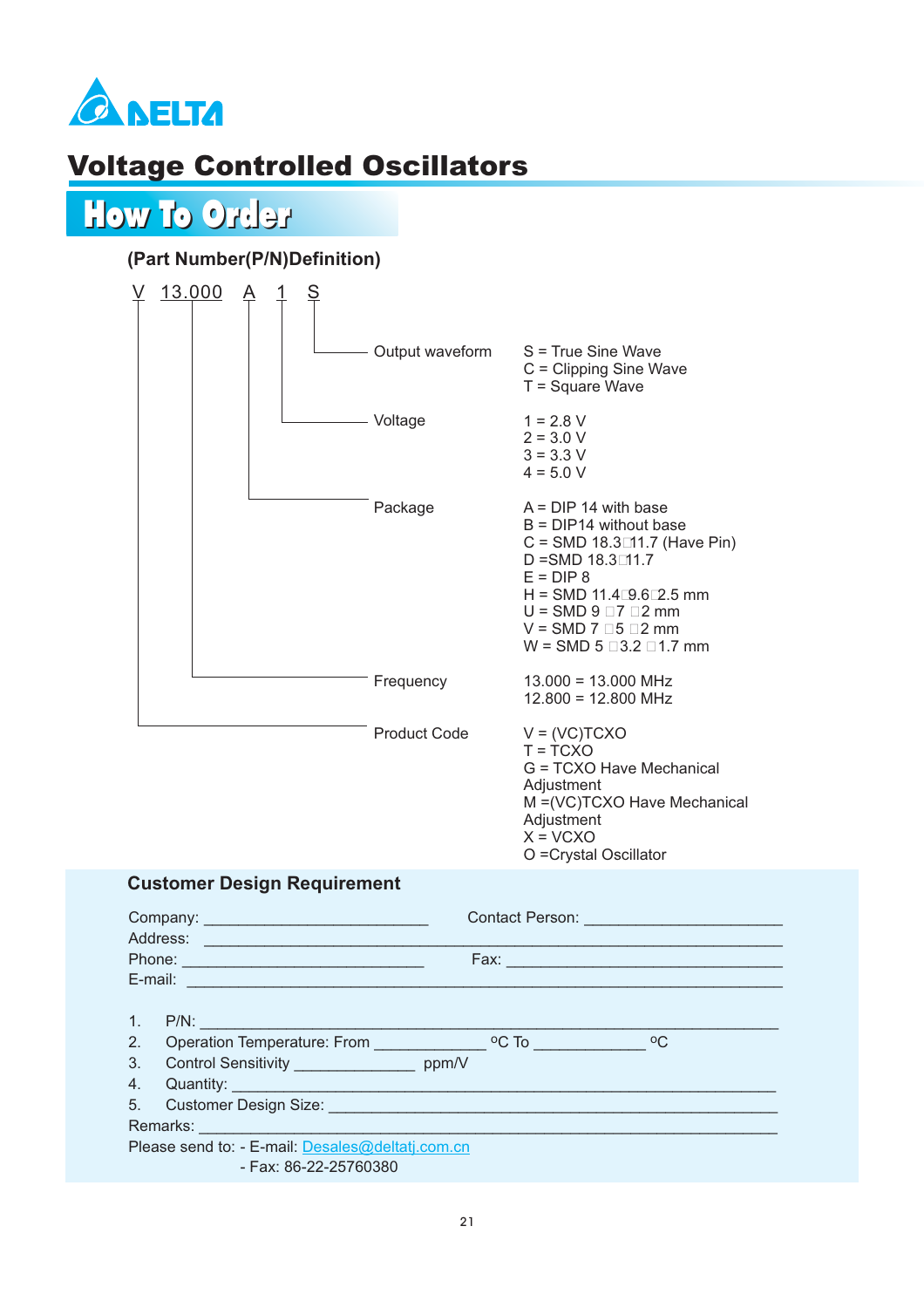

# ULTRA MINIATURE SIZE SMD (VG)TCKO 5X3.2 TYPE

#### **FEATURES**

- Ultra miniature size (0.03cc).
- High reliability with IC circuits.
- Reflow soldering (2 reflows allowable).

#### **APPLICATIONS**

- Cellular phones (PDC, PCN,GSM, PCS, CDMA, etc.)
- GPS
- Other systems

#### **E** GENERIC SPECIFICATION

| <b>TYPE</b>                        |                    | <b>VCTCXO</b>                           | <b>TCXO</b>              |  |  |
|------------------------------------|--------------------|-----------------------------------------|--------------------------|--|--|
| NOMINAL FREQUENCY                  |                    | 10.000~20.000 MHz (optional)            |                          |  |  |
|                                    | vs. Temperature    | +/- 2.5 ppm /-30 °C~+80 °C              |                          |  |  |
|                                    | vs. Supply Voltage | $+/-$ 0.2 ppm/Vdd+/-5%                  |                          |  |  |
| <b>FREQUENCY STABILITY</b>         | vs. Load           | $+/-$ 0.2 ppm/10K // 10 pF $+/-10\%$    |                          |  |  |
|                                    | vs. Aging          | $+/- 2.0$ ppm/yr.                       |                          |  |  |
| <b>FREQUENCY TOLERANCE</b>         |                    | $+/- 2.0$ ppm/Ta = 25 °C; Vcon = 1.5V   |                          |  |  |
| SUPPLY VOLTAGE (Vdd)               |                    | 2.8~5.0 V (optional)                    |                          |  |  |
| POWER SUPPLY CURRENT               | $2.0$ mA max.      |                                         |                          |  |  |
| <b>VOLTAGE CONTROL</b>             | $+0.5V^{-}+2.5V$   | 5~16 ppm/V (optional)                   | $\overline{\phantom{a}}$ |  |  |
| RANGE (Vcon)                       | Control Slope      | Positive                                |                          |  |  |
| START UP TIME                      |                    | 2 ms (typical)                          |                          |  |  |
| <b>OUTPUT WAVEFORM</b>             |                    | <b>Clipping Sine</b>                    |                          |  |  |
| <b>OUTPUT VOLTAGE</b>              |                    | 0.8 Vp-p min.                           |                          |  |  |
| 2nd HARMONICS                      |                    | $-5.0$ dBc max.                         |                          |  |  |
| <b>SSB PHASE NOISE</b>             |                    | -125 dBc/Hz (offset 1kHz)               |                          |  |  |
| <b>OPERATING TEMPERATURE RANGE</b> |                    | -30°C~+80°C or Per Customer Requirement |                          |  |  |

Please contact your DELTA sales representative to discuss particular spec. requirements or E-mail: sales@deltatj.com.cn

### DIMENSIONS (Unit: mm)  $_{\rm Top\,View}$





Land Pattern





| PIN OUT FOR VCTCXO |              |  |  |  |  |
|--------------------|--------------|--|--|--|--|
| Pin                | Pin Connect  |  |  |  |  |
|                    | Vcon         |  |  |  |  |
| 2                  | Floating     |  |  |  |  |
| 3                  | Floating     |  |  |  |  |
| 4                  | Gnd/case Gnd |  |  |  |  |
| 5                  | Fout         |  |  |  |  |
| 6                  | Floating     |  |  |  |  |
| 7                  | Floating     |  |  |  |  |
| ႙                  | Vdd          |  |  |  |  |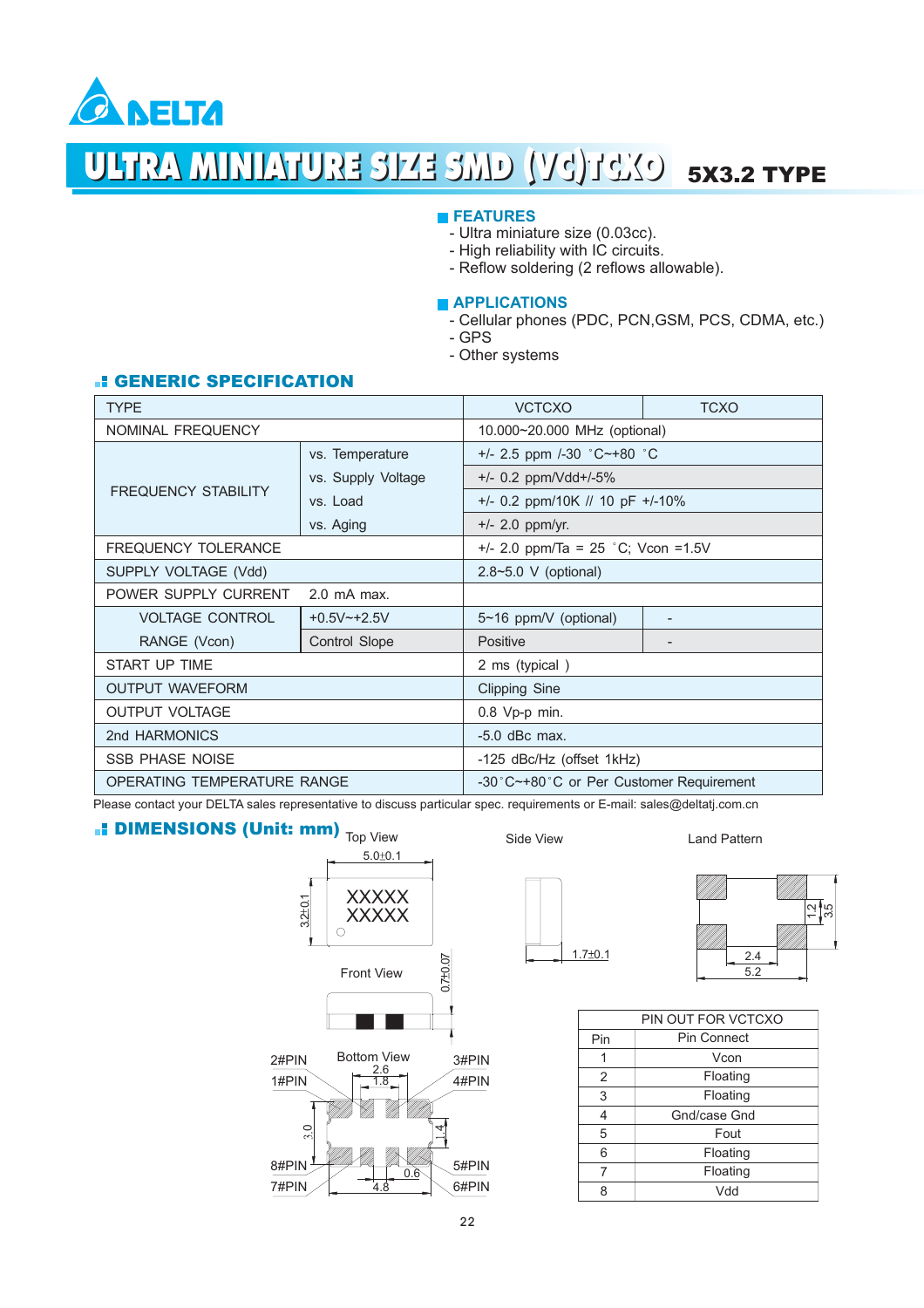

# ULTRA MINIATURE SIZE SMD (VG)TCXO 7X5 TYPE

#### **FEATURES**

- Ultra miniature size (0.07cc).
- High reliability with IC circuits.
- Reflow soldering (2 reflows allowable).

#### **APPLICATIONS**

- Cellular phones (PDC, PCN,GSM, PCS, CDMA, etc.)
- GPS
- Other systems

#### **El GENERIC SPECIFICATION**

| <b>TYPE</b>                         |                    | <b>VCTCXO</b><br><b>TCXO</b>              |                                    |  |  |
|-------------------------------------|--------------------|-------------------------------------------|------------------------------------|--|--|
| <b>NOMINAL FREQUENCY</b>            |                    | 10.000~20.000 MHz (optional)              |                                    |  |  |
|                                     | Vs. Temperature    | +/- 2.5 ppm /-30 $°C$ +80 $°C$            |                                    |  |  |
| <b>FREQUENCY STABILITY</b>          | Vs. Supply Voltage | $+/- 0.2$ ppm/Vdd $+/-5\%$                |                                    |  |  |
|                                     | Vs. Load           | $+/-$ 0.2 ppm/10K // 10 pF $+/-10\%$      |                                    |  |  |
|                                     | Vs. Aging          | $+/-2.0$ ppm/yr.                          |                                    |  |  |
| <b>FREQUENCY TOLERANCE</b>          |                    |                                           | +/-2.0 ppm/Ta = 25 °C; Vcon = 1.5V |  |  |
| SUPPLY VOLTAGE (Vdd)                |                    | $2.8 \sim 5.0$ V (optional)               |                                    |  |  |
| POWER SUPPLY CURRENT<br>2.0 mA max. |                    |                                           |                                    |  |  |
| <b>VOLTAGE CONTROL</b>              | $+0.5V - +2.5V$    | 5~16 ppm/V (optional)                     |                                    |  |  |
| RANGE (Vcon)                        | Control Slope      | Positive                                  |                                    |  |  |
| START UP TIME                       |                    | 2 ms (typical)                            |                                    |  |  |
| <b>OUTPUT WAVEFORM</b>              |                    | <b>Clipping Sine</b>                      |                                    |  |  |
| <b>OUTPUT VOLTAGE</b>               |                    | 0.8 Vp-p min.                             |                                    |  |  |
| 2nd HARMONICS                       |                    | -5.0 dBc max./for Clipping Sine Wave      |                                    |  |  |
| <b>SSB PHASE NOISE</b>              |                    | -125 dBc/Hz (offset 1kHz)                 |                                    |  |  |
| OPERATING TEMPERATURE RANGE         |                    | -30 °C~+80 °C or Per Customer Requirement |                                    |  |  |

Please contact your DELTA sales representative to discuss particular spec. requirements or E-mail: sales@deltatj.com.cn

#### DIMENSIONS (Unit: mm)



 $10 \t 9 \t 8$ 

0.6

<u>ი</u><br>=

4 4 3 m

2.54

<sup>2</sup> <sup>1</sup>



Side View



Land Pattern

|                | PIN OUT FOR VCTCXO  |  |  |  |
|----------------|---------------------|--|--|--|
| PIN            | PIN CONNECT         |  |  |  |
|                | Vcon                |  |  |  |
| $\overline{2}$ | <b>GND/CASE GND</b> |  |  |  |
| 3              | Fout                |  |  |  |
| 4              | Vdd                 |  |  |  |
| 5              | Floating            |  |  |  |
| 6              | Floating            |  |  |  |
| 7              | Floating            |  |  |  |
| 8              | Floating            |  |  |  |
| 9              | Floating            |  |  |  |
| 10             | Floating            |  |  |  |

1

0.8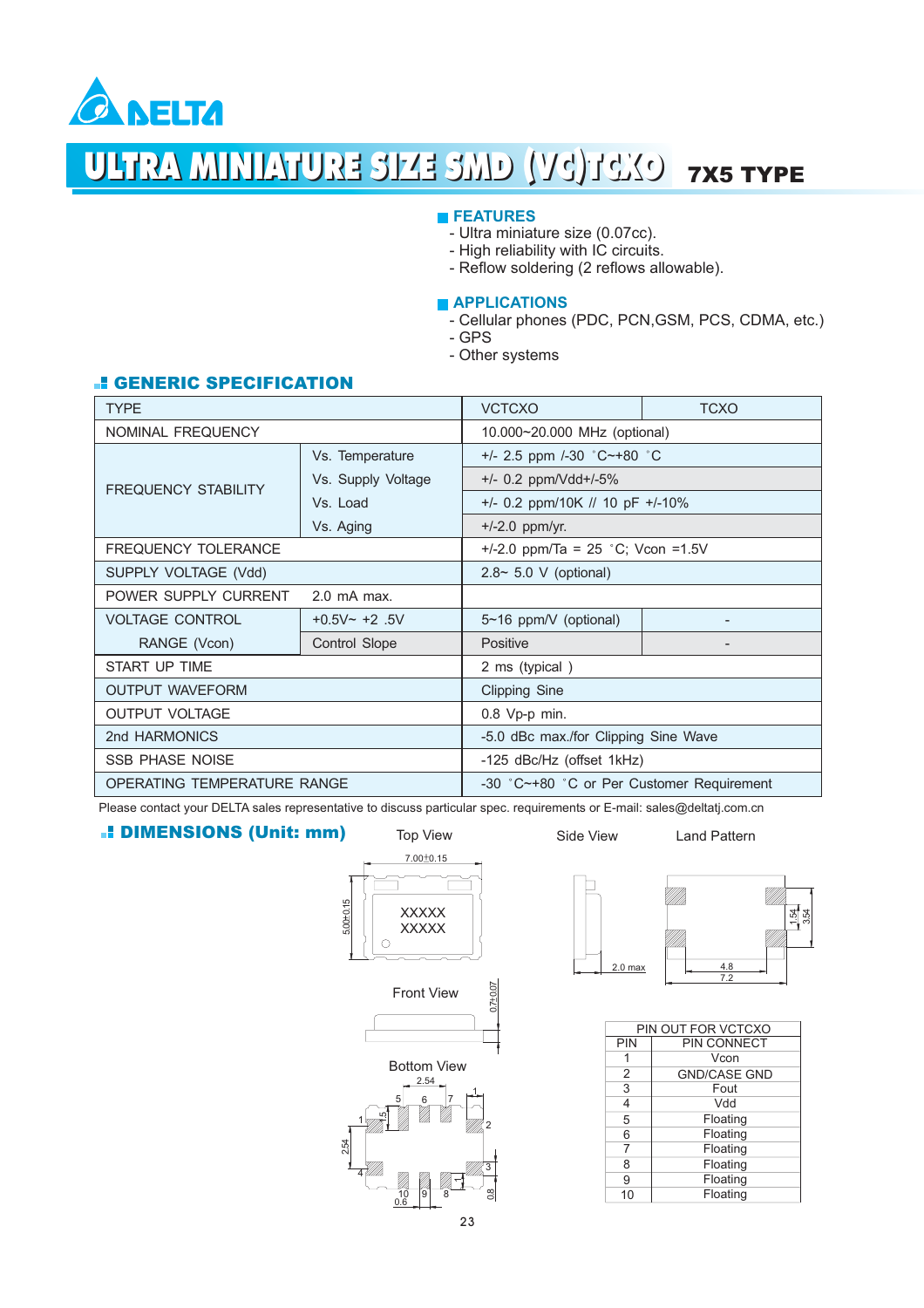

#### **FEATURES**

- Miniature size (0.13cc).
- True sine wave output.
- High reliability with IC circuits.
- Reflow soldering (2 reflows allowable).

#### **APPLICATIONS**

- Cellular phones (PDC, PCN, GSM, PCS, CDMA, etc.) - GPS
- Other systems

#### GENERIC SPECIFICATION

| <b>TYPE</b>                        |                      | <b>VCTCXO</b><br><b>TCXO</b>                    |                              |  |
|------------------------------------|----------------------|-------------------------------------------------|------------------------------|--|
| <b>NOMINAL FREQUENCY</b>           |                      | 10.000~20.000 MHz (optional)                    |                              |  |
|                                    | Vs. Temperature      | $+/- 2.5$ ppm $/-30^{\circ}$ C $-+80^{\circ}$ C |                              |  |
| <b>FREQUENCY STABILITY</b>         | Vs. Supply Voltage   | $+/-$ 0.3 ppm/Vdd $+/-5\%$                      |                              |  |
|                                    | Vs. Load             | $+/-$ 0.3 ppm/10K // 10 pF $+/-10\%$            |                              |  |
|                                    | Vs. Aging            | $+/-2.0$ ppm/yr.                                |                              |  |
| <b>FREQUENCY TOLERANCE</b>         |                      | +/-2.5 ppm/Ta = $25^{\circ}$ C; Vcon =Vdd/2     |                              |  |
| SUPPLY VOLTAGE (Vdd)               |                      | $2.8 \sim 5.0$ V (optional)                     |                              |  |
| POWER SUPPLY CURRENT               |                      | 2.0 mA max.                                     |                              |  |
| <b>VOLTAGE CONTROL</b>             | $+0.5V - Vdd - 0.5V$ | $5~16$ ppm/V (optional)                         |                              |  |
| RANGE (Vcon)                       | Control Slope        | Positive                                        | $\qquad \qquad \blacksquare$ |  |
| START UP TIME                      |                      | 2 ms (typical)                                  |                              |  |
| <b>OUTPUT WAVEFORM</b>             |                      | <b>True Sine</b>                                |                              |  |
| <b>OUTPUT VOLTAGE</b>              |                      | 0.8 Vp-p min.                                   |                              |  |
| 2nd HARMONICS                      |                      | $-15.0$ dBc max.                                |                              |  |
| <b>SSB PHASE NOISE</b>             |                      | -125 dBc/Hz (offset 1kHz)                       |                              |  |
| <b>OPERATING TEMPERATURE RANGE</b> |                      | -30°C~+80°C or Per Customer Requirement         |                              |  |

Please contact your DELTA sales representative to discuss particular spec. requirements or E-mail: sales@deltatj.com.cn

#### DIMENSIONS (Unit: mm)

XXXXX  $2.1 \pm 0.1$ **XXXXX**  $\circ$  $2.7 \pm 0.1$ 





| PIN OUT FOR VCTCXO |                     |  |  |
|--------------------|---------------------|--|--|
| PIN                | <b>PIN CONNECT</b>  |  |  |
|                    | Vcon                |  |  |
| 2                  | <b>GND/CASE GND</b> |  |  |
|                    | Fout                |  |  |
|                    | hhV                 |  |  |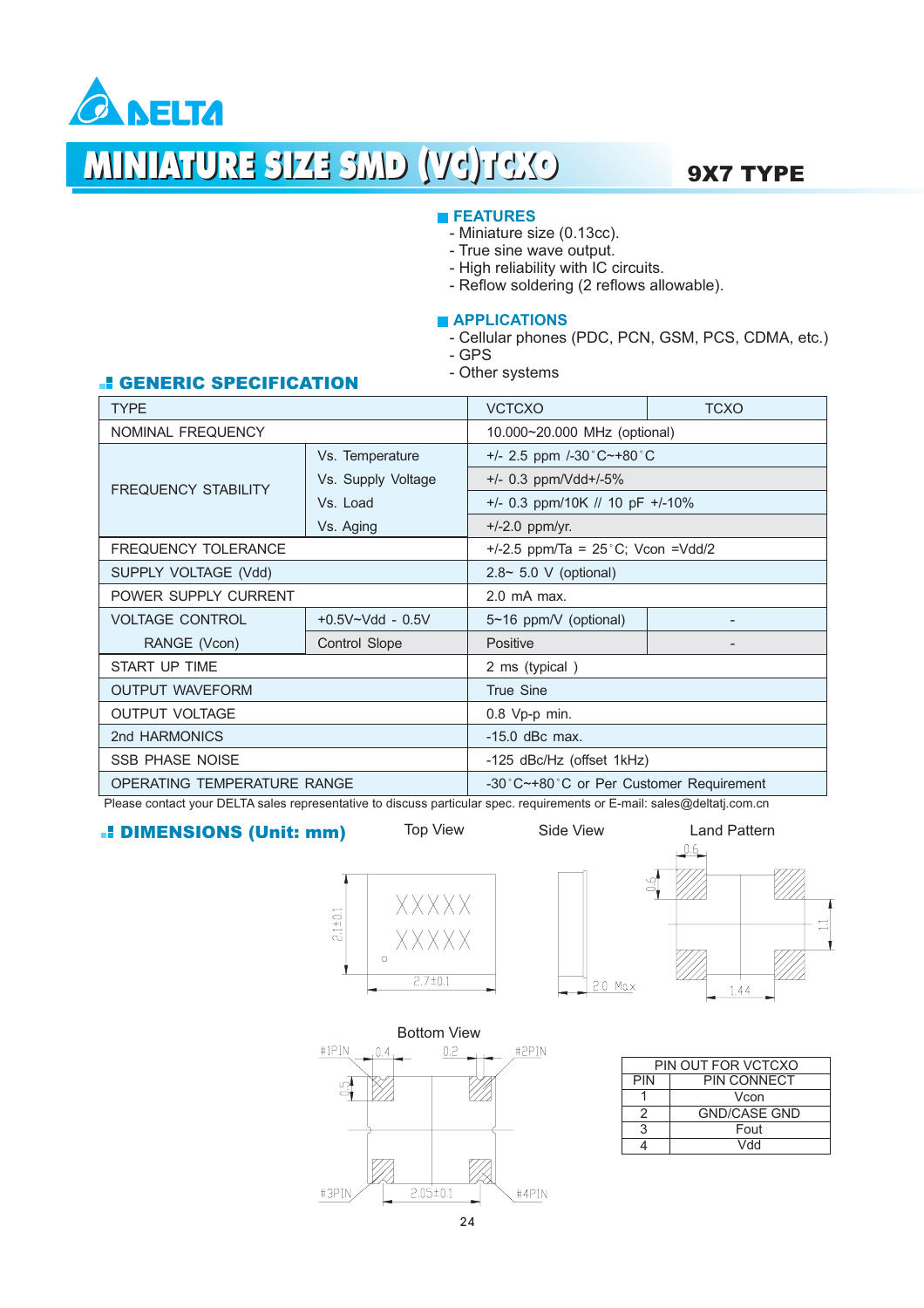

## MINIATURE SIZE SMD (VC)TCXO 11.4X9.6 TYPE

#### **FEATURES**

- Miniature size (0.13cc).
- True sine wave output.
- High reliability with IC circuits.
- Reflow soldering (2 reflows allowable).

#### **APPLICATIONS**

- Cellular phones (PDC, PCN, GSM, PCS, CDMA, etc.) - GPS
- Other systems

### GENERIC SPECIFICATION

| <b>TYPE</b>                        |                      | <b>VCTCXO</b><br><b>TCXO</b>                    |  |  |  |
|------------------------------------|----------------------|-------------------------------------------------|--|--|--|
| NOMINAL FREQUENCY                  |                      | 10.000~20.000 MHz (optional)                    |  |  |  |
|                                    | Vs. Temperature      | $+/- 2.5$ ppm $/-30^{\circ}$ C $-+80^{\circ}$ C |  |  |  |
|                                    | Vs. Supply Voltage   | $+/-$ 0.3 ppm/Vdd+/-5%                          |  |  |  |
| <b>FREQUENCY STABILITY</b>         | Vs. Load             | $+/- 0.3$ ppm/10K // 10 pF $+/-10\%$            |  |  |  |
|                                    | Vs. Aging            | $+/-2.0$ ppm/yr.                                |  |  |  |
| <b>FREQUENCY TOLERANCE</b>         |                      | +/-2.5 ppm/Ta = $25^{\circ}$ C; Vcon =Vdd/2     |  |  |  |
| SUPPLY VOLTAGE (Vdd)               |                      | $2.8 \sim 5.0$ V (optional)                     |  |  |  |
| POWER SUPPLY CURRENT               |                      | $2.0$ mA max.                                   |  |  |  |
| <b>VOLTAGE CONTROL</b>             | $+0.5V - Vdd - 0.5V$ | 5~16 ppm/V (optional)                           |  |  |  |
| RANGE (Vcon)                       | Control Slope        | Positive                                        |  |  |  |
| START UP TIME                      |                      | 2 ms (typical)                                  |  |  |  |
| <b>OUTPUT WAVEFORM</b>             |                      | <b>True Sine</b>                                |  |  |  |
| <b>OUTPUT VOLTAGE</b>              |                      | 0.8 Vp-p min.                                   |  |  |  |
| 2nd HARMONICS                      |                      | $-15.0$ dBc max.                                |  |  |  |
| <b>SSB PHASE NOISE</b>             |                      | -125 dBc/Hz (offset 1kHz)                       |  |  |  |
| <b>OPERATING TEMPERATURE RANGE</b> |                      | -30°C~+80°C or Per Customer Requirement         |  |  |  |

Please contact your DELTA sales representative to discuss particular spec. requirements or E-mail: sales@deltatj.com.cn

#### DIMENSIONS (Unit: mm)

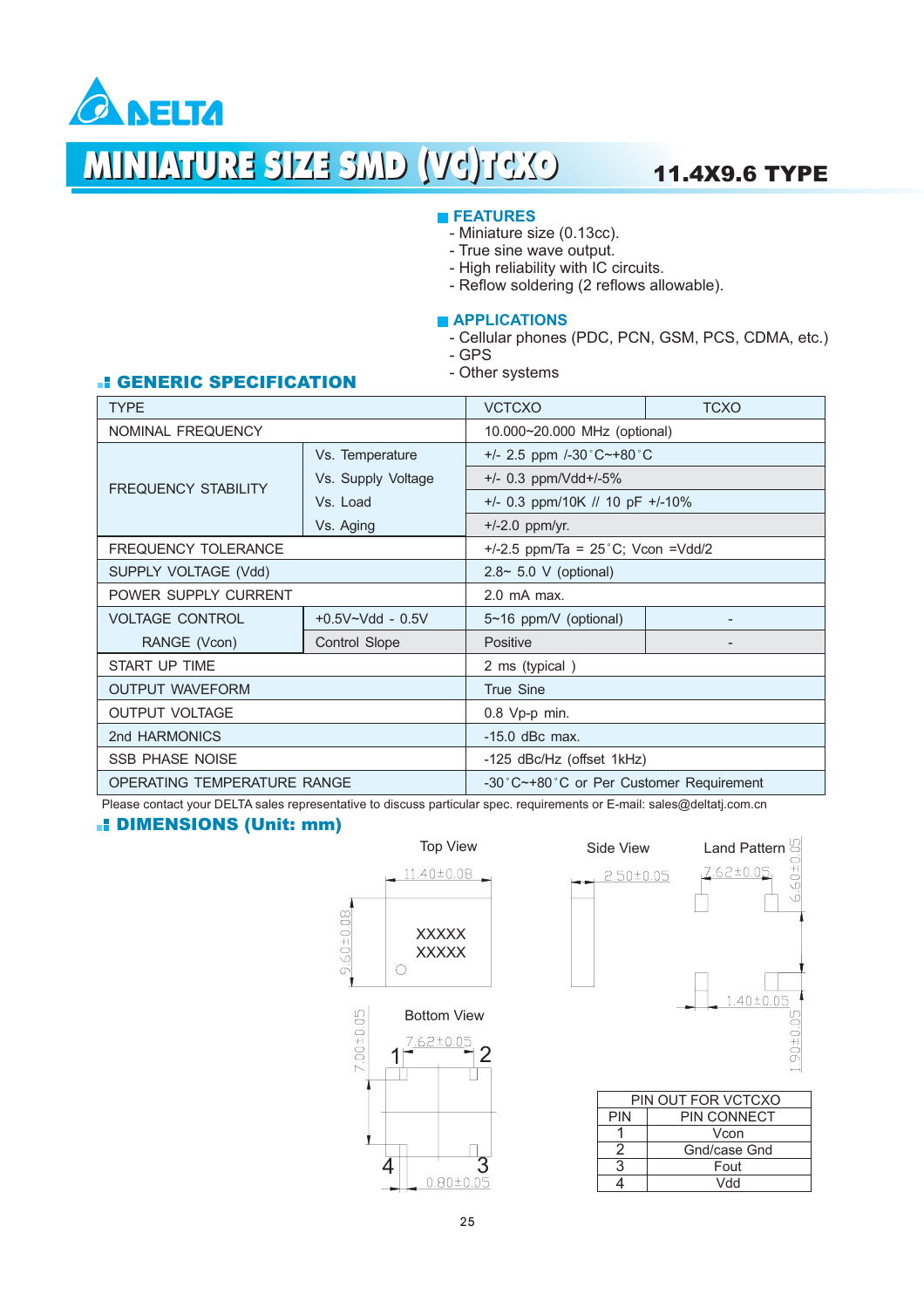

# **COMPATIBLE WITH 14 PIN DIP (VG)TCXO DIP14 TYPE**

#### **FEATURES**

- Compatible with 14 pin DIP.
- True sine wave output.
- High reliability with IC circuits.
- Reflow soldering (2 reflows allowable).

**APPLICATIONS** 

- Test instrument -
- Other systems -

#### **E** GENERIC SPECIFICATION

| <b>TYPE</b>                 |                      | <b>TCXO</b><br><b>VCTCXO</b>                                   |  |  |
|-----------------------------|----------------------|----------------------------------------------------------------|--|--|
| <b>NOMINAL FREQUENCY</b>    |                      | 10.000~20.000 MHz (optional)                                   |  |  |
|                             | Vs. Temperature      | +/- 2.5 ppm /-30 $^{\circ}$ C $\sim$ +80 $^{\circ}$ C          |  |  |
| <b>FREQUENCY STABILITY</b>  | Vs. Supply Voltage   | $+/-$ 0.3 ppm/Vdd+/-5%<br>$+/- 0.3$ ppm/10K // 10 pF $+/-10\%$ |  |  |
|                             | Vs. Load             |                                                                |  |  |
|                             | Vs. Aging            | $+/-2.0$ ppm/yr.                                               |  |  |
| <b>FREQUENCY TOLERANCE</b>  |                      | +/-2.5 ppm/Ta = $25^{\circ}$ C; Vcon =Vdd/2                    |  |  |
| SUPPLY VOLTAGE (Vdd)        |                      | $2.8 \sim 5.0$ V (optional)                                    |  |  |
| POWER SUPPLY CURRENT        |                      | 2.0 mA max.                                                    |  |  |
| <b>VOLTAGE CONTROL</b>      | $+0.5V - Vdd - 0.5V$ | 5~16 ppm/V (optional)                                          |  |  |
| RANGE (Vcon)                | <b>Control Slope</b> | <b>Positive</b>                                                |  |  |
| <b>START UP TIME</b>        |                      | 2 ms (typical)                                                 |  |  |
| <b>OUTPUT WAVEFORM</b>      |                      | <b>True Sine</b>                                               |  |  |
| <b>OUTPUT VOLTAGE</b>       |                      | 0.8 Vp-p min.                                                  |  |  |
| 2nd HARMONICS               |                      | $-15.0$ dBc max.                                               |  |  |
| <b>SSB PHASE NOISE</b>      |                      | -125 dBc/Hz (offset 1kHz)                                      |  |  |
| OPERATING TEMPERATURE RANGE |                      | -30°C~+80°C or Per Customer Requirement                        |  |  |

Please contact your DELTA sales representative to discuss particular spec. requirements or E-mail: sales@deltatj.com.cn

#### DIMENSIONS (Unit: mm)





Bottom View



| PIN OUT FOR VCTCXO |                     |  |  |
|--------------------|---------------------|--|--|
| <b>PIN</b>         | <b>PIN CONNECT</b>  |  |  |
|                    | Vcon                |  |  |
| 2                  | <b>GND/CASE GND</b> |  |  |
| 3                  | Fout                |  |  |
|                    | hbV                 |  |  |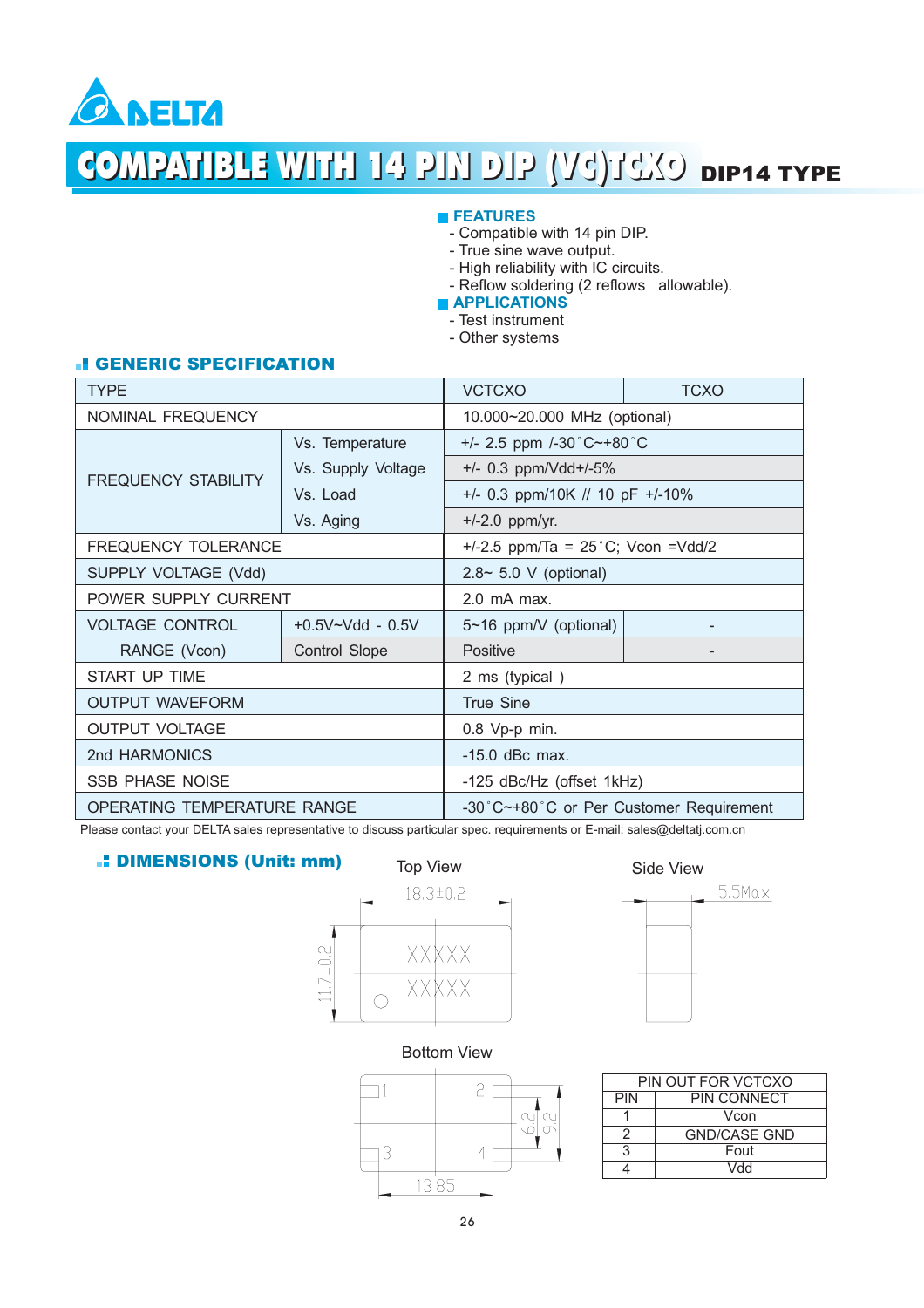

## DLT3210 *Preliminary*

### 3.5V Triple-Band Power Amplifier Module for GSM900 and DCS1800/PCS1900 Applications

#### **DESCRIPTIONS**

The DLT3201 is a triple-band PowerAmplifier Module (PAM) designed for used as the final RF amplifier in GSM900 and DCS1800/PCS1900 cellular handset. The PAM consists of two separate Gallium Arsenide (GaAs) dies, which being manufactured on an advanced InGaP Heterojunction Bipolar Transistor (HBT) process and containing also internal components for input and output  $50\Omega$  matching.

#### **FEATURES**

- Supports dual/triple-band GSM handsets
- Small footprint (9mm' 10mm) and low
- Profile (1.5mm max.)
- InGaP HBT technology
- High efficiency : 50% (min.) for GSM900;
- 45%(min.) for DCS1800/PCS1900
- Lead free contact

#### Absolute Minimum and Maximum Ratings

|                              | <b>Minimum</b> | <b>Maximum</b> | <b>Units</b>    |  |
|------------------------------|----------------|----------------|-----------------|--|
| <b>Supply Voltage</b>        |                | $+6$           | V               |  |
| Input RF Power               |                | $+12$          | d <sub>Bm</sub> |  |
| <b>Control Voltage</b>       |                | $+3.5$         |                 |  |
| Storage Temperature          | $-55$          | $+150$         | оC              |  |
| <b>Operating Temperature</b> | $-25$          | $+85$          | оC              |  |
| Duty Cycle at Max. Power     |                | 50             | $\frac{0}{0}$   |  |
| <b>Output Load VSWR</b>      |                | 8:1            |                 |  |

#### **DLT3201 PACKAGE LAYOUT DIMENSION**



VCC 7 68M out

**GSM Vpc GSM in**

**GND GND**

**8**

| Pin            | <b>Function</b>    | <b>Description</b>                |
|----------------|--------------------|-----------------------------------|
| 1              | Vcc                | Power supply for the driver stage |
|                |                    | of the DCS/PCS band               |
| $\overline{2}$ | DCS/PCS RF in      | 50 ohm RF input of DCS/PCS        |
|                |                    | band                              |
| 3              | <b>DCS/PCS Vpc</b> | Power control for the DCS/PCS     |
|                |                    | band                              |
| 4              | GND                | Package Grounding                 |
| 5              | GSM Vpc            | Power control of GSM band         |
| 6              | <b>GSM RF in</b>   | 50 ohm RF input of GSM band       |
| 7              | Vcc                | Power supply for the driver stage |
|                |                    | of the GSM band                   |
| 8              | <b>GSM RF out</b>  | 50 ohm RF output of GSM band      |
| 9              | GND                | Package Grounding                 |
| 10             | <b>GND</b>         | Package Grounding                 |
| 11             | Vcc                | Power supply for the power        |
|                |                    | stages of GSM and DCS/PCS         |
|                |                    | Band                              |
| 12             | GND                | Package Grounding                 |
| 13             | GND                | Package Grounding                 |
| 14             | DCS/PCS RF out     | 50 ohm Therefore output of        |
|                |                    | <b>DCS/PCS band</b>               |
|                |                    |                                   |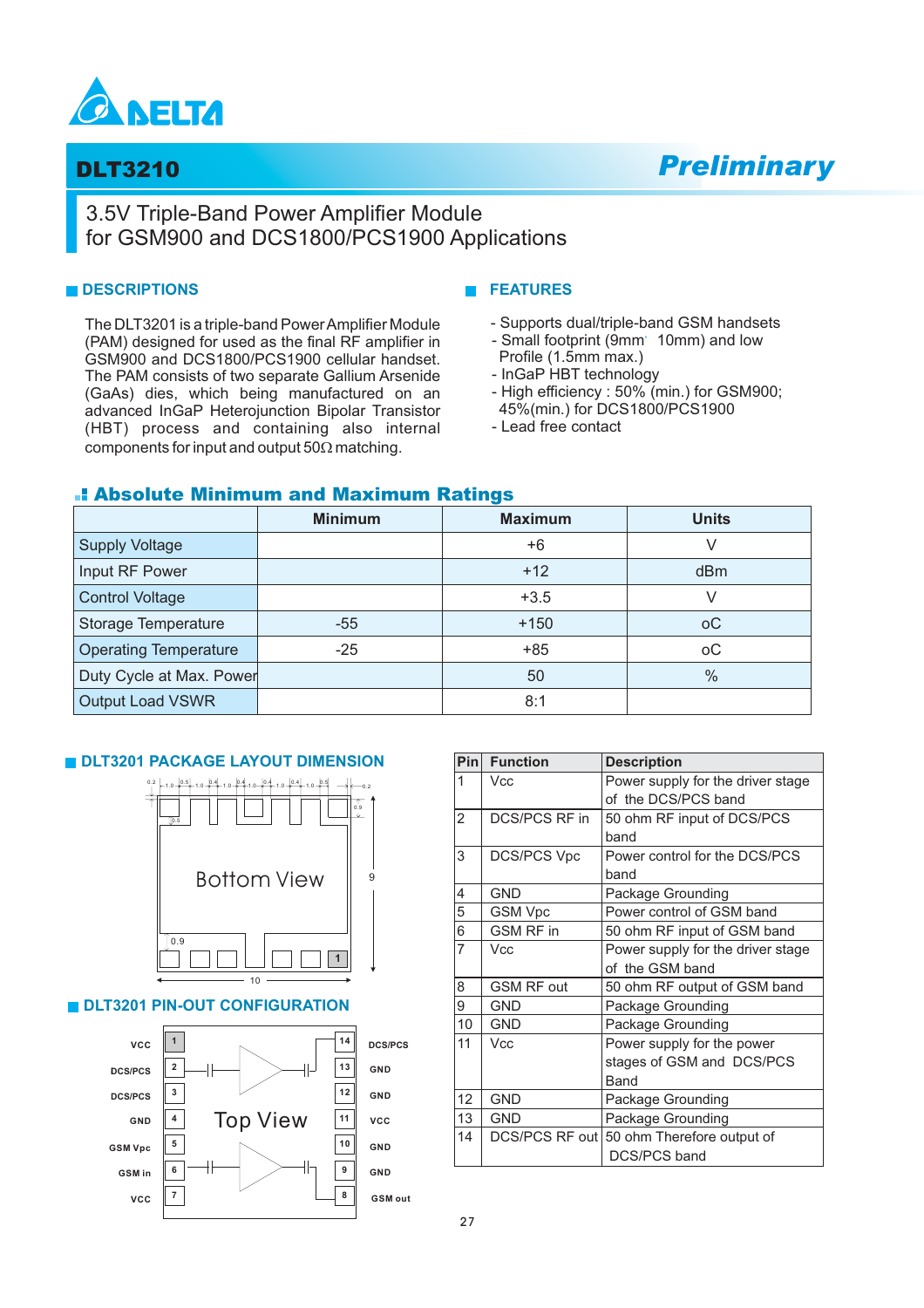

## DLT3210 *Preliminary*

| <b>Parameter</b>                |                        | <b>Specification</b>          |         |                | <b>Condition</b> |                                |
|---------------------------------|------------------------|-------------------------------|---------|----------------|------------------|--------------------------------|
|                                 |                        |                               | Min.    | <b>Typical</b> | Max.             | (Temp=+25oC, Vcc=3.5V, 4-slot) |
|                                 | Output Power (3.5V)    |                               | 34.5dBm |                |                  | 880MHz to 915MHz               |
|                                 |                        |                               |         |                |                  | @ saturated output power       |
|                                 |                        | <b>Power Added Efficiency</b> |         |                |                  |                                |
| <b>GSM</b><br><b>Mode</b>       | Input Power Range      |                               |         | 6dBm           |                  | Pout=34.5dBm                   |
|                                 | 2nd harmonic           |                               |         |                | $-40$ d $Bc$     |                                |
|                                 | 3rd harmonic           |                               |         |                | $-50$ d $Bc$     |                                |
|                                 | Isolation              |                               |         |                | $-30dBr$         | Vpc=0.2V, Pin=8dBm             |
|                                 | Input VSWR             |                               |         |                | 2.5              | Pout $<$ 34.5dBm               |
|                                 | <b>Output Power</b>    | <b>DCS</b>                    | 33dBm   |                |                  | DCS: 1710MHz to 1785MHz,       |
|                                 |                        | <b>PCS</b>                    | 32dBm   |                |                  | PCS: 1850MHz to 1910MHz        |
|                                 | Power Added Efficiency |                               | 45%     |                |                  | @ saturated output power       |
| <b>DCS</b>                      | Input Power Range      |                               |         | 6dBm           |                  |                                |
| <b>AND</b>                      | 2nd harmonic           |                               |         |                | $-40$ d $Bc$     | Pout=33dBm (DCS); 32dBm(PCS)   |
| <b>PCS</b>                      | 3rd harmonic           |                               |         |                | $-50$ d $Bc$     |                                |
|                                 | Isolation              |                               |         |                | $-30dBr$         | Vpc=0.2V, Pin=8dBm             |
|                                 | Input VSWR             |                               |         | 2.5            |                  | Pout < 33dBm                   |
| Power Control<br>"ON"           |                        |                               | 2.8V    |                |                  |                                |
| Module Size                     |                        | 9x10mm2                       |         |                |                  |                                |
| Input current for Power control |                        |                               | $5mA$   |                |                  |                                |



Frequency(MHz)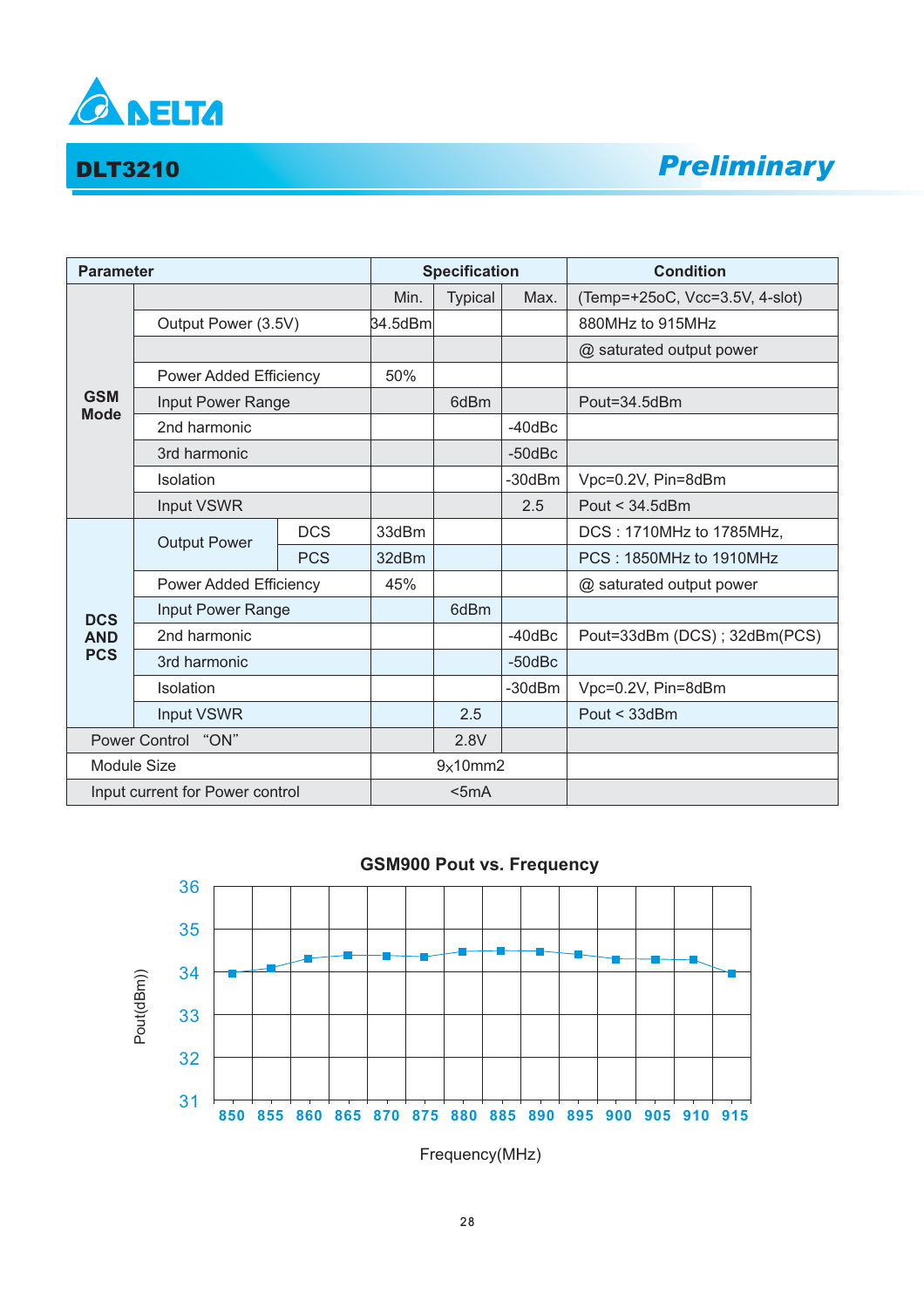

## DLT3210 *Preliminary*